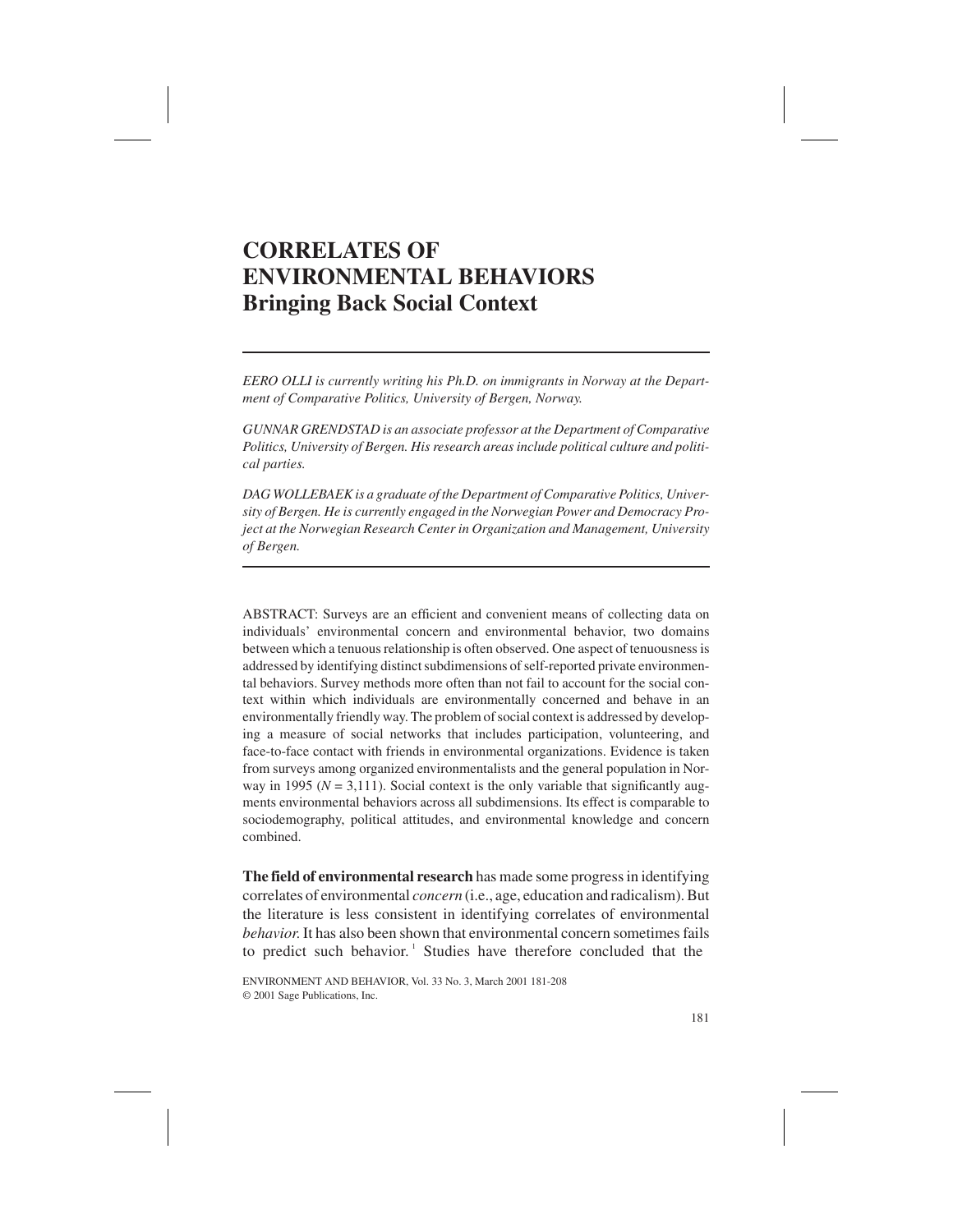environmental attitude-behavior correspondence (ABC) is tenuous (e.g., Ajzen & Fishbein, 1977; Axelrod & Lehman, 1993; Diekmann & Preisendorfer, 1998; Kraus, 1995; Newhouse, 1990; Schultz & Oskamp, 1996). If a weak ABC really exists, researchers will unearth a tenuous relationship between attitudes and behaviors regardless of how it is measured. Tenuousness could be reduced, however, if measurement were more precise and detailed.

If a strong ABC exists, but empirical results are weak, three possible explanations may apply. First, researchers might expect too much from statistical estimates. For example, they might underestimate empirical relationships through the correlation coefficient (Achen, 1977; Kraus, 1995; Ozer, 1985; Rosenthal, 1990). For example, Andrews and Withey (1974, pp. 13-16) report that two identical questions on life satisfaction posed at an interval of approximately 10 minutes in the same survey only correlated at .61. Although the correlation entails that 92% of the respondents ticked the same or an adjacent category on the 7-point scale, it nevertheless means that the item at Time 1 statistically explains 37% of the identical item at Time 2. In the context of surveys, therefore, a correlation coefficient of .61 represents an attitudinal tautology.

Second, measurement might be technically incorrect and/or conceptually imprecise. The observed relationship between attitudes and behaviors becomes statistically and empirically stronger when it is correctly measured at the same level of specificity (Ajzen & Fishbein, 1977; Axelrod & Lehman, 1993; Kaiser, Wolfing, & Fuhrer, 1999; Kraus, 1995; Steel, 1996; Vining & Ebreo, 1992); for example, "attitude and intentions to recycle household newspapers were significant predictors of recycling behavior" (Boldero, 1995, p. 440).

Third, social context and external factors might be neglected. Because a number of environmentally friendly activities are performed for rather different reasons within different contexts (Hallin, 1995; Mårtensson & Petterson, 1997), low ABCs may stem from a failure to account for social contexts and potentially influencing factors external to the relationship under study.

The aim of this article is to contribute to the field of environmental behavior studies by exploring social context through Norwegian surveys on en-

AUTHORS' NOTE: *Some of the analyses in this article were presented at* Society, Environment, and Sustainability—The Nordic Perspective*, Oslo, 25-27 August 1997. The authors thank Ian B. Couchman and one anonymous reviewer for useful comments on a previous version. Correspondence should be addressed to Gunnar Grendstad, Christiesgt.15, N-5007 Bergen, Norway, or e-mail at gunnar.grendstad@ isp.uib.no.*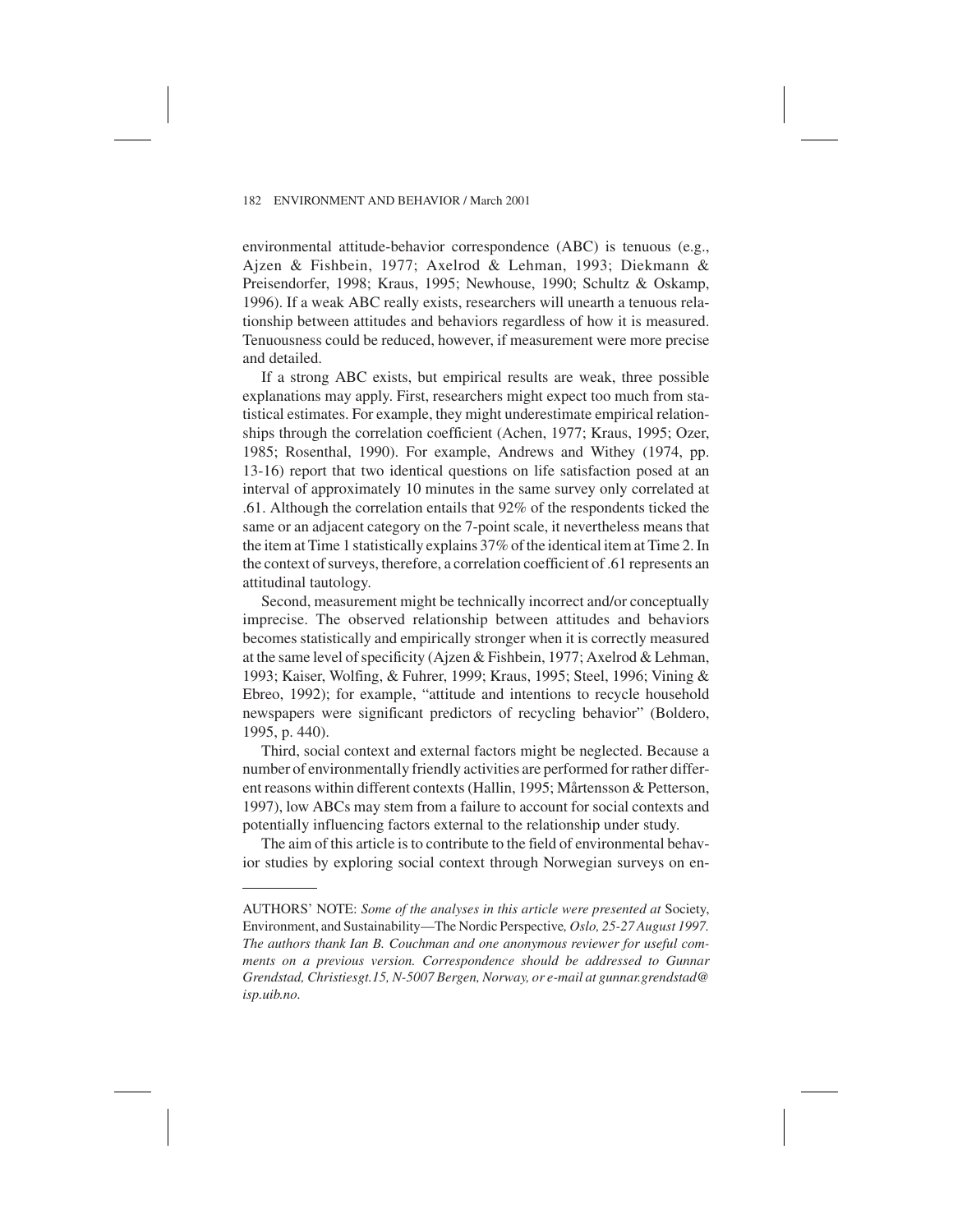vironmentalism. We examine both general and more specific private behaviors and analyze the extent to which they can be explained. We complement the correlates of environmental and ecological attitudes with sociodemographics, political attitudes, environmental knowledge, and social context. Social context is measured through participation in environmental organizations, frequency of volunteering, and face-to-face contact with friends in the organization. Our measure of social context such as participation allows us to distinguish the general public from active as well as inactive members of environmental organizations.

#### **CORRELATES OF ENVIRONMENTAL BEHAVIOR**

It is not implausible to assume that correlates of environmental concern (i.e., low age, political radicalism and high education, Jones & Dunlap, 1992) are also closely related to environmental behavior. But research has shown that the two sets of correlates are not always identical (e.g., Nord, Luloff, & Bridger, 1998). In a meta-analysis, Hines, Hungerford, and Tomera (1986/1987) showed that verbal commitment was most strongly correlated (i.e., corrected correlation coefficients) with environmental behavior ( $r =$ .49), followed by attitude  $(r = .35)$ , knowledge  $(r = .30)$ , educational level  $(r = .39)$ .19), and income (*r* = .16). Age and gender were statistically unrelated to environmental behavior in their analyses. In another meta-analysis, where attitudes and behavior were found to correlate on average at .38, Kraus (1995, p. 69) concluded that ABC will increase when behavior is self-reported and when respondents are nonstudents. ABC has also been shown to improve with level of specificity and when behaviors are easily performed (Stern, 1992). In this article, we select and review four sets of correlates: sociodemographics, political attitudes, environmental attitudes (including environmental knowledge), and social context.

Although some progress has been made in identifying the sociodemographic correlates of environmental concern (e.g., Jones & Dunlap, 1992; Lowe & Rüdig, 1986; Milbrath, 1984; Stern & Dietz, 1994; Van Liere & Dunlap, 1980; Van Liere & Dunlap, 1981), there has been less empirical and theoretical progress in examining the relationship between these correlates and environmental behavior.

The relationship between gender and environmental concern is uncertain (Davidson & Freudenburg, 1996; Mohai, 1992; Stern, Dietz, & Kalof, 1993). Ecofeminists have claimed that women are able to understand relationships in nature better than men by virtue of their role as life-givers and their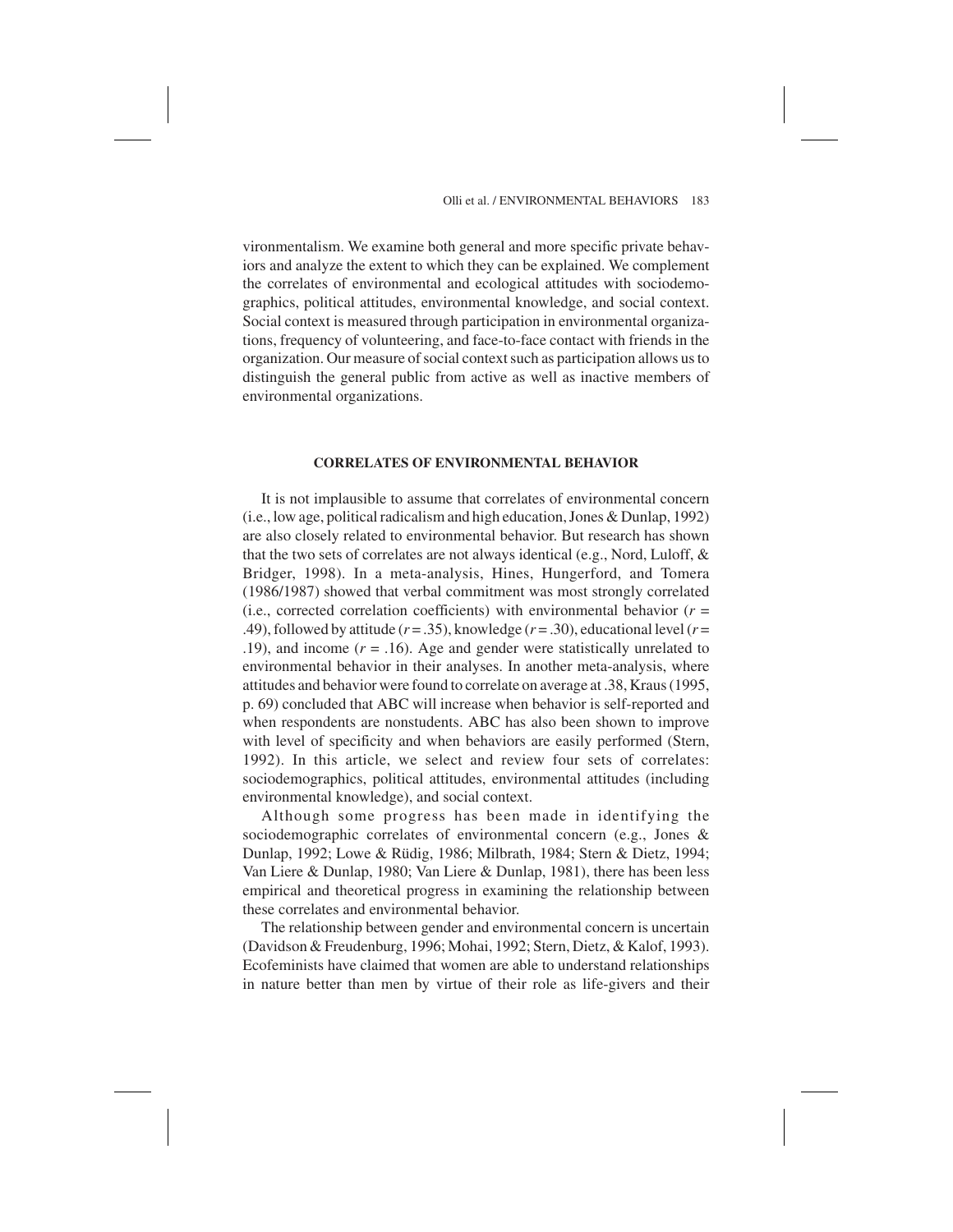experience of unification with nature as "an oppressed party in the patriarchal hierarchy of God-man-woman-nature" (Eckersley, 1992; Salleh, 1984). But, so far, there is little empirical evidence that environmental concern is consistently more widespread among women than men. As for its effect on behavior, Hines et al. (1986/1987) find no correlation between gender and behavior in their meta-analysis of studies from the period 1971 to 1986, and five studies examined by Schultz, Oskamp, and Mainieri (1995) also fail to show a relationship between gender and recycling behavior. Van Liere and Dunlap (1980) and McStay and Dunlap (1983) found that women were more prone than men to engage in environmental behaviors when these were private, personal, and related to the household. The latter study also found that men were more active in public (e.g., defending an environmentalist perspective on the political scene). In general, there is a weak tendency for women to be more environmentally concerned but environmentally less active than men (Mohai, 1992).

In general terms, young people are more environmentally concerned than older people. This is due to their being less committed to the traditional and material values of economic growth, less integrated into the dominant social order, and thereby less affected by conflicts between environmental concern and economic interests than older people (Jones & Dunlap, 1992; Malkis & Grasmick, 1977). The effect of age on environmental behavior, however, suggests a more complex relationship, as it has not been possible to establish consistent significant correlations between age and environmental behaviors (Dietz, Stern, & Guagnano, 1998; Hines et al., 1986/1987; Schultz et al., 1995; Van Liere & Dunlap, 1980). Scott (1999) found high age to be a significant predictor of household recycling intensity, whereas Hallin (1995) found that high age correlated positively with environmental behavior, but negatively with support for the New Environmental Paradigm. This seemingly contradictory result makes sense once the universal effect of aging is separated from the effect of cohort (i.e., when a person is born). Although older people may have more time for environmental behaviors, the behaviors of the cohort raised during the depression of the 1930s may be rooted in personal experiences of scarcity or childhood socialization of prudent husbanding. These experiences, in turn, may have led to general behaviors of frugality and thrift that are independent of general environmental concern, as phrased in odd metaphors such as *spaceship earth*. The age cohorts born in more recent decades, on the other hand, who experienced that environmental problems are addressed head on, can be deliberately, but not necessarily successfully, taught to behave in an environmentally friendly way within an affluent society (Mårtensson & Petterson, 1997).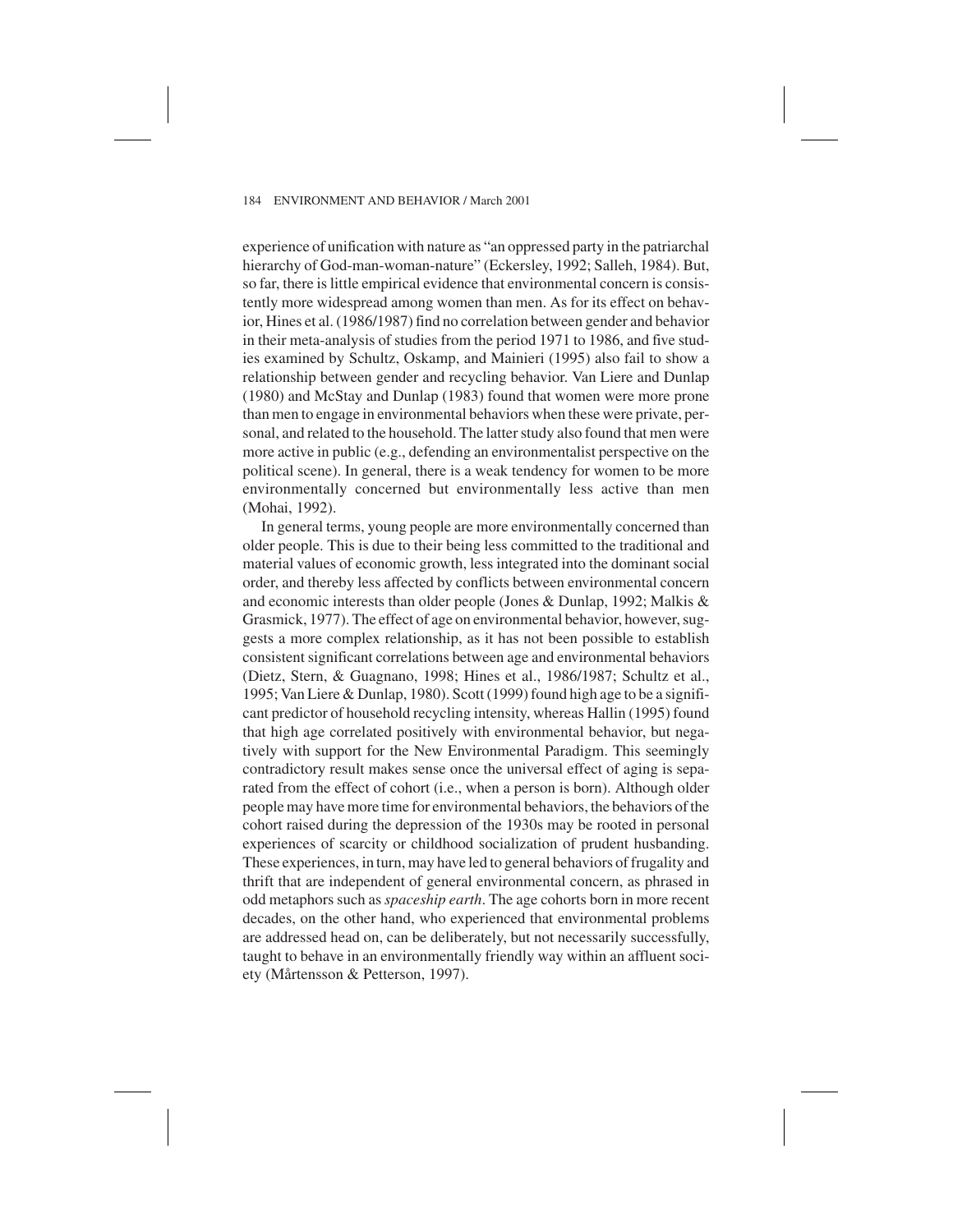#### Olli et al. / ENVIRONMENTAL BEHAVIORS 185

Higher education is, in general, positively associated with environmental concern. More highly educated people are more exposed to and able to understand environmental information, thereby cultivating "the ability to think critically, question everyday assumptions [and] form an independent judgment" (Eckersley, 1989, p. 221; see also 1992, p. 63). The empirical literature on the effect of education on behavior is less consistent. Although Hines et al.'s (1986/1987) meta-analysis found those with higher education to be slightly more likely to engage in environment-friendly behavior, Schultz et al. (1995) found a significant correlation in only three out of six studies. Of the three studies examining environmental behavior reviewed by Van Liere and Dunlap (1980), two showed significant positive correlations between these variables.

From an environmental perspective, farming can be seen as an ambiguous activity: "being out in nature" may qualify as environmental behavior, whereas an extractive occupation may not. But the appreciative-extractive dichotomy that researchers have found to correlate with rural-urban residence (e.g., Arcury, Johnson, & Scollay, 1986) is countered by a study of Austrian farmers showing a strong relationship between attitude and behavior (Kowalewski, 1994; Sullivan, McCann, de Young, & Erickson, 1996; Vogel, 1996). Our interest in this issue is whether experience of farm life is conducive to environmentally friendly behavior. Such an approach must also factor in the generational distance from farm life. Similarly, the rural-urban distinction serves as another proxy for extractive-nonextractive occupations (Van Liere & Dunlap, 1980). Rural residents have a more utilitarian approach to nature because their survival depends more directly on it, whereas urban residents' nonutilitarian approach to nature may be strengthened by the pollution and environmental degradation they face in the cities. Being urban dwellers, however, provides no guarantee that they are trying to do away with pollution and decay. And rural residents, on the other hand, may face nature at their doorsteps, thereby making it easier to exhibit environmentally friendly behavior by some standards (e.g., some surveys include the item "I am often out in nature"). In short, the rural-urban distinction has never been a strong indicator of environmental concern or behavior because it may be too vague and encompassing.

Dependence on the public sector may indicate both employment and being at the receiving end of the welfare system (e.g., retirement and social security). As for those employed in the public sector, environmental policies represent one means of extending the regulatory welfare state of which they are a part and on which they depend (Dunlap, 1975; Eckersley, 1989). The basic assumption about the relationship between income and environmental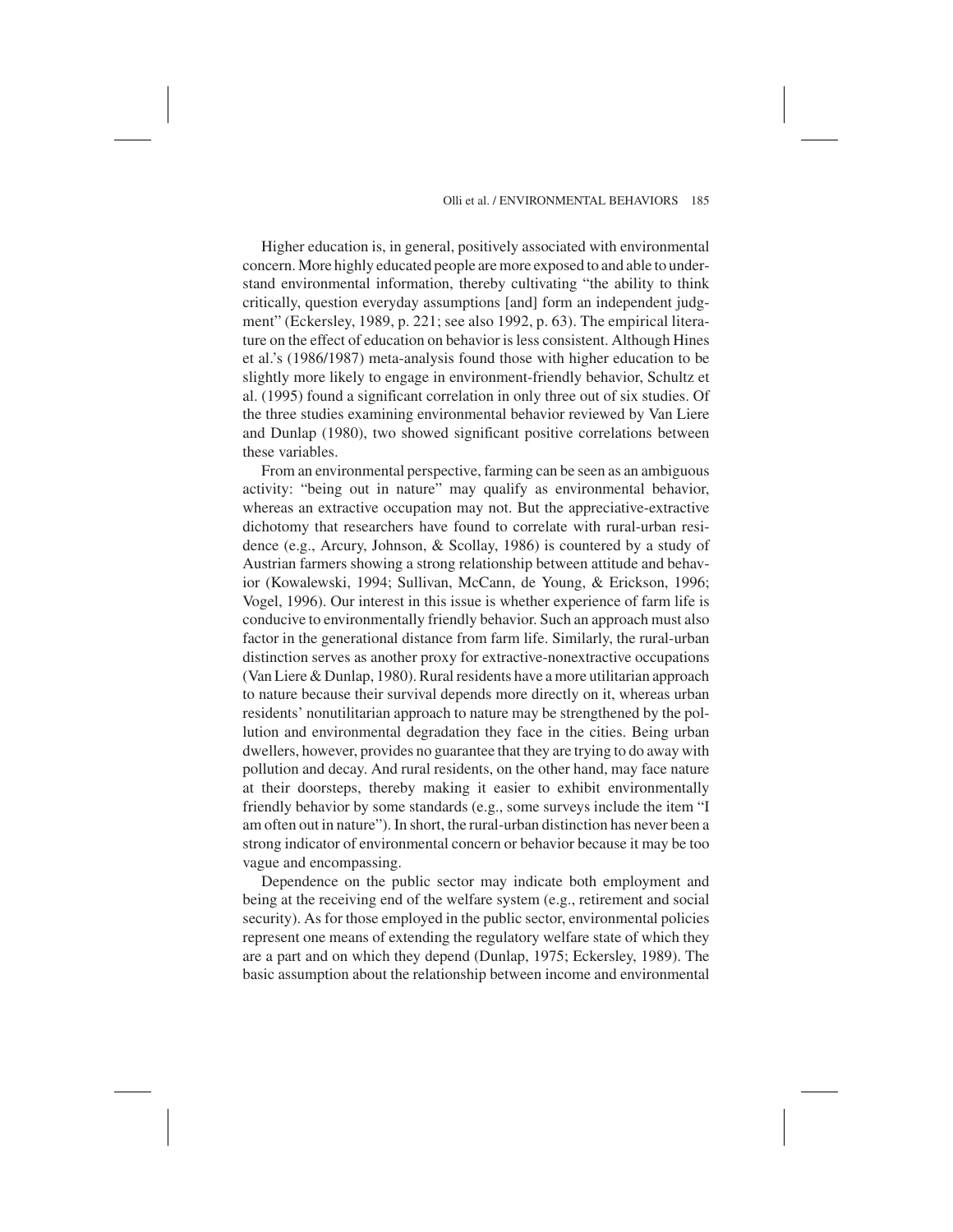behavior is that affluence leads to a postmaterial value shift, of which environmental concern is a component (Inglehart, 1977, 1997). When material well-being is sustained for a number of years, new generations can give priority to postmaterial values such as equality, political participation and a clean environment. Higher income enables individuals to spend proportionately less on material necessities such as food and shelter.

Two political attitudes have been identified as being conducive to environmental concern. First, because political radicals (or liberals) are less integrated into the "dominant social paradigm" they would be expected to be more willing to support an agenda seeking social and environmental change (Dunlap, 1975; Dunlap, Van Liere, Mertig, Catton, & Howell, 1992; Lowe & Rüdig, 1986). Those who report a radical political position are therefore also expected to behave in a more environmentally friendly way. Second, cultural analysts argue that environmental concern arises from an egalitarian cultural bias for redistributive concern (Douglas & Wildavsky, 1982; Wildavsky, 1991). O'Riordan (1981) argues that the "classic ecocentric proposal is the self-reliant community" (p. 307) where any authority is challenged and decision making is consensual. Recent studies show that egalitarianism correlates well with environmental concern (see Dake, 1991; Ellis & Thompson, 1997; Grendstad & Selle, 1999). With regard to the participatory aspects of this culture, we also expect egalitarianism to correlate with environmentally friendly behavior.

There exist a number of different scales that on the basis of different assumptions, measure environmental attitudes or concern. Here we limit the analyses to the New Environmental Paradigm Scale (NEP) (Dunlap & Van Liere, 1978) and to an ecocentrism scale (Eckersley, 1992).<sup>2</sup> Support for the new environmental paradigm, as opposed to the dominant social paradigm, implies a belief that the interests of nature should have priority over human interests. This shift in perspective represents the core value of environmentalism. The NEP scale has been used frequently and has proved to be a valid and reliable indicator of environmental concern. Previous research using the NEP scale to examine the attitude-behavior relationship has found the scale to be a significant predictor of recycling behavior (Vining & Ebreo, 1992). But another study questions the NEP scale's effect on environmental behavior (Scott & Willits, 1994). The present study utilizes the revised 15-item version of the New Ecological Paradigm Scale (NEP2). Dunlap and associates (1992) found a positive correlation between support for the NEP2 scale, environmental policies, and a broader measure of environmental behaviors.

According to Eckersley's (1992) ecocentric perspective, environmental problems stem from humans placing themselves above nature when they should regard themselves as a small part of the entire ecology. From this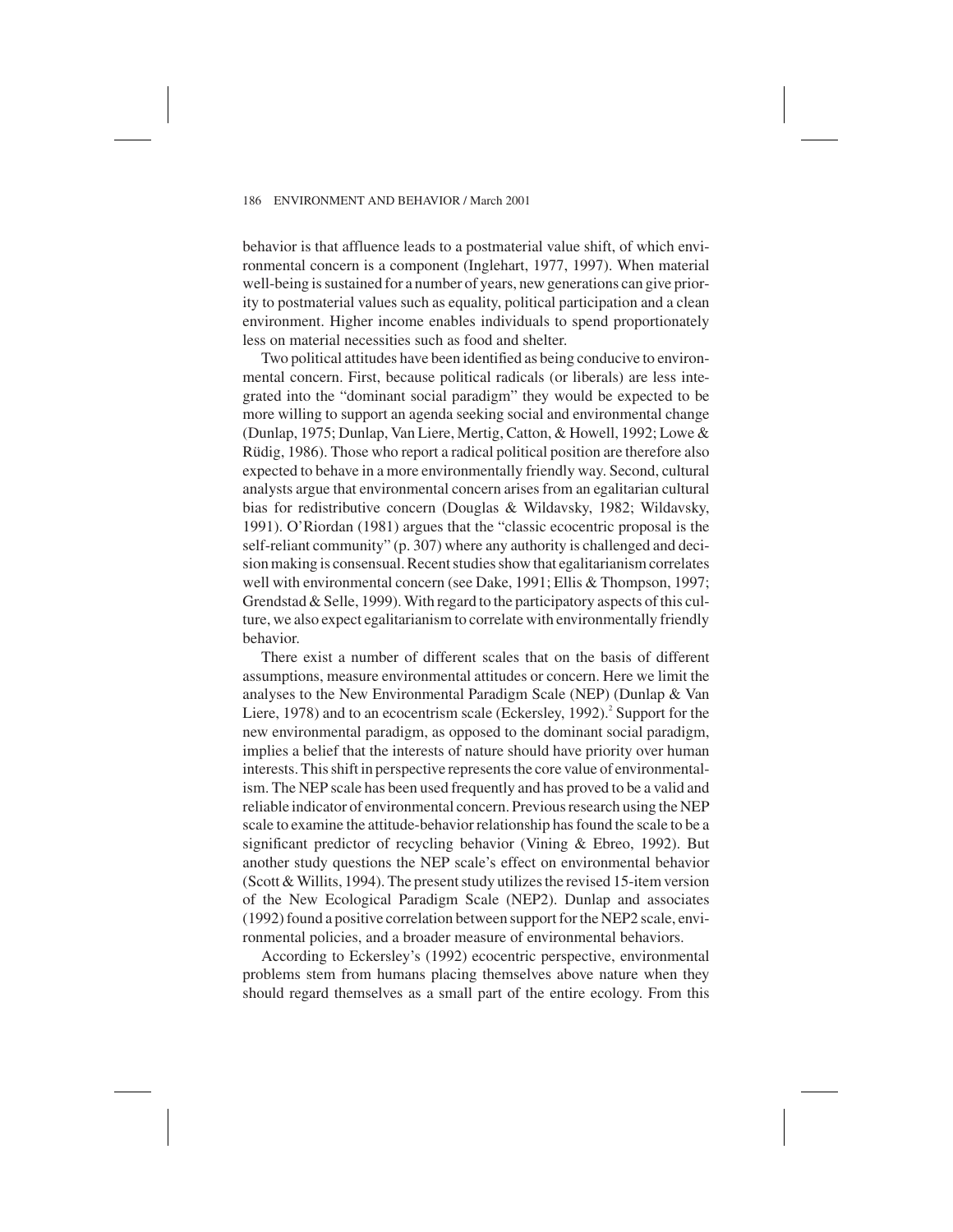#### Olli et al. / ENVIRONMENTAL BEHAVIORS 187

perspective, an ecologically more benign environment can be achieved only if humans show respect for the intrinsic value of all living creatures and extend their definition of Self to include nonhuman sentient beings. Eckersley's version of ecocentrism consists of autopoietic intrinsic value theory (i.e., that anything able to reproduce itself has intrinsic value), transpersonal/deep ecology, and ecofeminism (1992, pp. 49-71). Critics of ecocentrism claim that it is too abstract and that its impractical nature prevents adherents from committing themselves to ecological policies or to environmentally correct behavior (Dobson, 1995; Lynch, 1996; Salleh, 1984). Barry (1994, p. 381) criticizes ecocentrists for being too concerned with cosmological and metaphysical speculations that offer little practical moral guidance on concrete action: deep ecology "claims too much and delivers too little" to green politics. However, Grendstad and Wollebaek (1998) found a moderate correlation between ecocentrism and environmental behavior  $(r = .22)$ , which suggests that ecocentrism may be less abstract and more frequently associated with environmental behavior than critics have suggested.

Davidson and Freudenberg (1996), in their review of the literature, found so little support for the null hypothesis that increased environmental knowledge led to decreased environmental concern, that it could be discarded. Although they failed to find conclusive evidence on the opposite hypothesis, other researchers have found correlations between environmental knowledge and concern (e.g., Arcury et al., 1986). Schann and Holzer (1990, p. 773) assume that if behavior is to have an effect on environmental protection, a certain amount of information is necessary. Hines et al. (1986/1987) report a moderately strong meta-correlation between knowledge and environmental behavior  $(r = .30)$ , thus offering some empirical support to this presumption.

Making a distinction between organized environmentalists and the general population allows us to study the ways in which commitment and social context affect environmental behavior. Furthermore, we expect members in environmental organizations to outperform the general public on environmental concern and behavior (e.g., Ellis & Thompson, 1997; Hines et al., 1986/1987). On one hand, participation in an organization can be viewed as a personal commitment to behaviors that are expressed verbally, and, on the other hand, as the issuing of a social permit for others to monitor one's environmental commitment (Cook & Berrenberg, 1981, pp. 87-91). Within these constraints, members can be differentiated according to their intensity of activity, or participation, in the organization. If the environmental behaviors in question are private, it is likely that peers will monitor the claims of behavior and not the behaviors themselves. This may lead other members to eliminate the actual gaps, if any, between public virtues and private vices.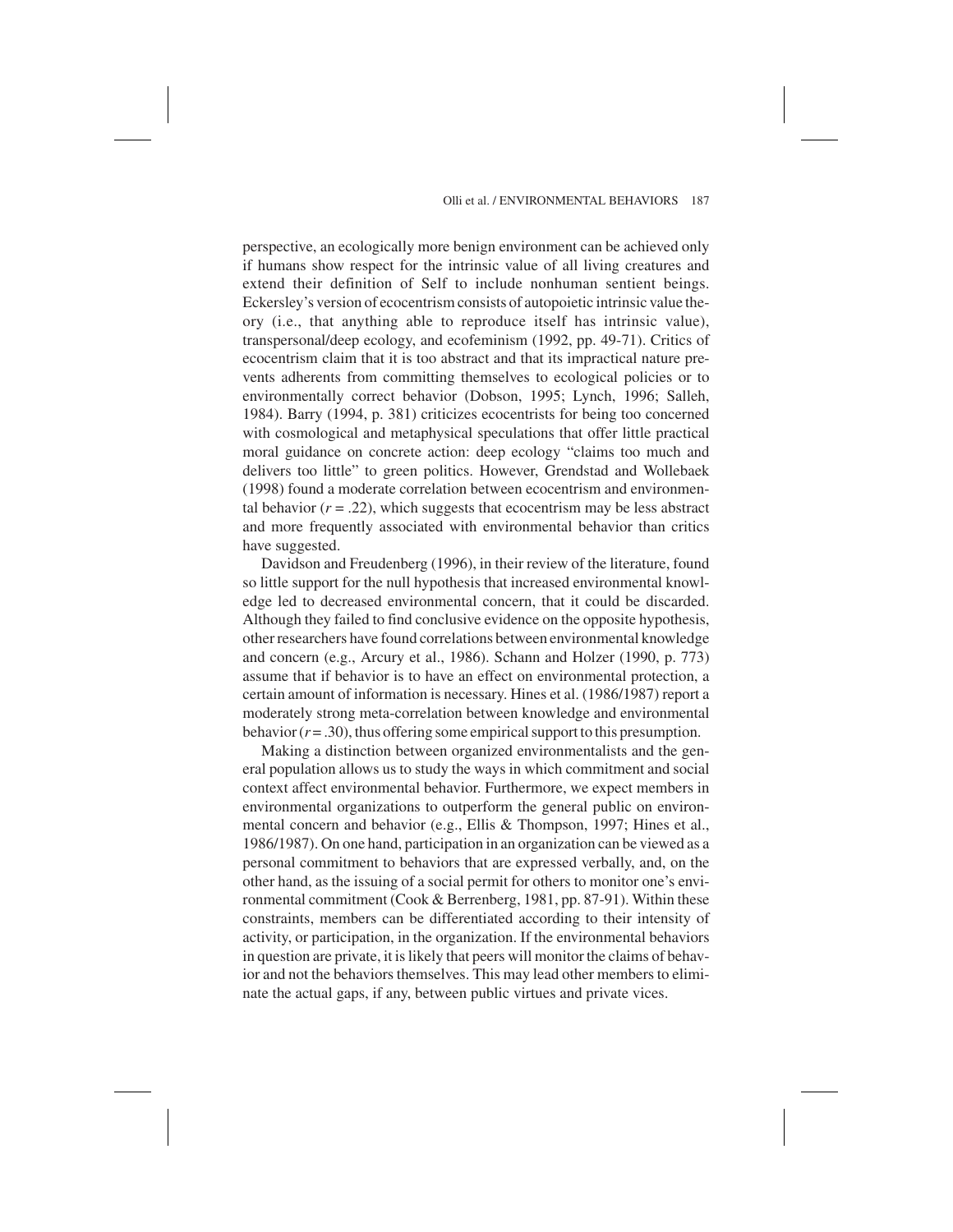## **MEASURING ENVIRONMENTAL BEHAVIOR**

The ways in which environmental behaviors are measured (i.e., actual, reported, or intended) have consequences for empirical research. Because it is easier to report environmentally friendly behavior than to practice it, and because it is tempting to retrospectively oversell the commendable, more people will report practicing environmental behavior than actually do so (Schultz & Oskamp, 1996). One consequence of these tendencies is that environmental attitudes correlate better with reported behaviors than with actual behaviors, thereby indicating that the former may be an unreliable measure of the latter (Stern, 1992; Stern & Oskamp, 1987).

Environmental research, unlike political science in general, does not posit a prototypical behavior. This is because individual efforts and social contexts may vary greatly. Recycling, however, may not be too unlikely a candidate. Berger (1997) found that environmentally responsible behaviors are structured in terms of both issues and activities and that recycling is correlated with other environmental behaviors, particularly waste management behaviors and behaviors easily within an individual's control. If recycling constitutes a prototype, and if this behavior also has snowball-effects (i.e., additive individual behavior), then it should be a prime target in behavioral policies.

Nevertheless, different kinds of reservation may apply in typifying environmental behaviors for analytical purposes. First, several behaviors may not be correlated at all, even though researchers may refer to all of them as environmental behaviors. The discrepancy between formal classification and subjective, social classification points to graded categories and fuzzy concepts such as "radial categories" (Lakoff, 1987) and "family resemblance" (Wittgenstein, 1968). Second, many behaviors may be institutionalized to an extent that it is less the individual than the institution that is accountable. For instance, recycling is easier if curb-sided and institutionalized than if repositories are remotely located (Steel, 1996). Similarly, cutbacks in car use are easier in urban areas because buses are an alternative, in contrast to rural areas where public transportation is often infrequent. Third, one environmental behavior may be correlated with other behaviors, which may, in turn, lead to them being included into broader, composite, behavioral types. Behavioral diversity also suggests that environmental behaviors need not be forced into a single composite dimension (see Bratt, 1999; Karp, 1996). A range of behaviors may therefore form consistent subtypes or subdimensions, the latter of which may be conveniently identified and explained in a survey.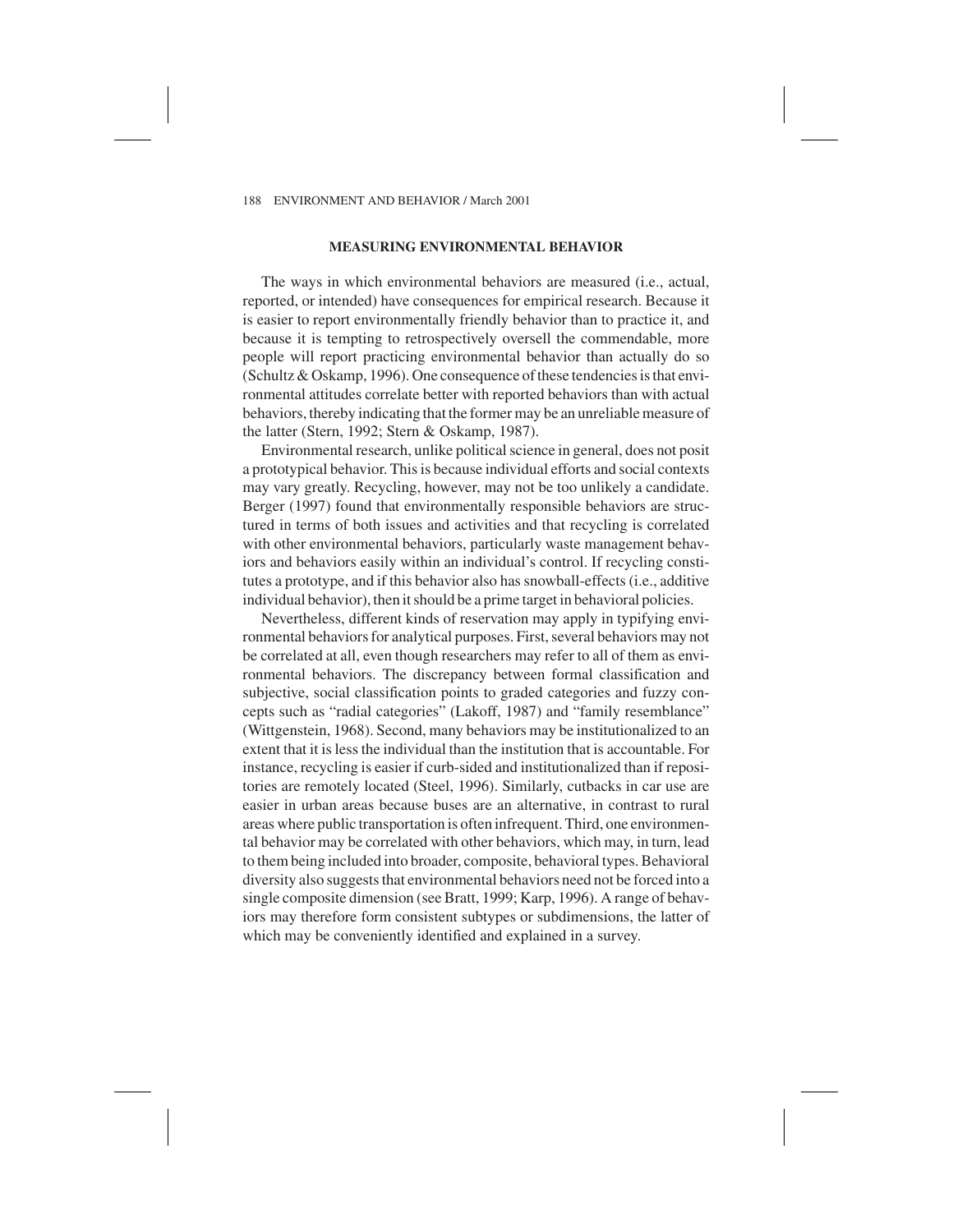Olli et al. / ENVIRONMENTAL BEHAVIORS 189

## **OBJECTIVE**

One advantage of using self-reported behaviors in surveys is that this approach permits the study of a wide range of behaviors. These behaviors can be analyzed to detect behavioral subdimensions. Moreover, multivariate econometric techniques can be used to distinguish between correlates of environmentally friendly behaviors (Axelrod & Lehman, 1993; Davidson & Freudenburg, 1996). Our objective is to assess the effects of correlates of environmentally friendly behavior. We are specifically interested in how social context affects environmental behavior. Thus, we carry out our analyses across three distinct groups: active members of environmental organizations, inactive members of such organizations, and the general public. The analyses are organized in the following way: Analysis 1—compare the levels of general and specific environmental behaviors within each of the groups; Analysis 2—assess the bivariate relationships between environmental correlates and a general dimension of environmental behavior, especially with a view to ranges, levels, and thresholds of the three groups; Analysis 3—compare how the four sets of correlates explain general environmental behavior;<sup>3</sup> and Analysis 4—examine whether the effects of the four sets of correlates are similar or different across subdimensions of environmental behavior.

### **METHOD**

#### **SAMPLING**

Self-administered questionnaires were mailed to one sample randomly drawn from the general Norwegian population (*n* = 2,000) and to 12 samples randomly drawn from a dozen environmental organizations in Norway (*n* = 3,686). The 12 organizations are representative of the variations in ideology and strategy in the Norwegian environmental movement: The Norwegian Mountain Touring Association, The Future in Our Hands, Greenpeace Norway, Women and the Environment, The Environmental Home Guard, Bellona, Nature and Youth, NOAH—for Animal Rights, Friends of the Earth—Norway, Green Warriors of Norway, Norwegian Society for Organic Farming, The World Wide Fund for Nature (WWF). Technically, the data consist of 13 samples. For the present purposes, members of the organizations are referred to as *organized environmentalists*. The questionnaires were mailed in early May 1995, and the sampling process was closed in late June 1995. Funding and national regulations allowed one reminder (by postcard)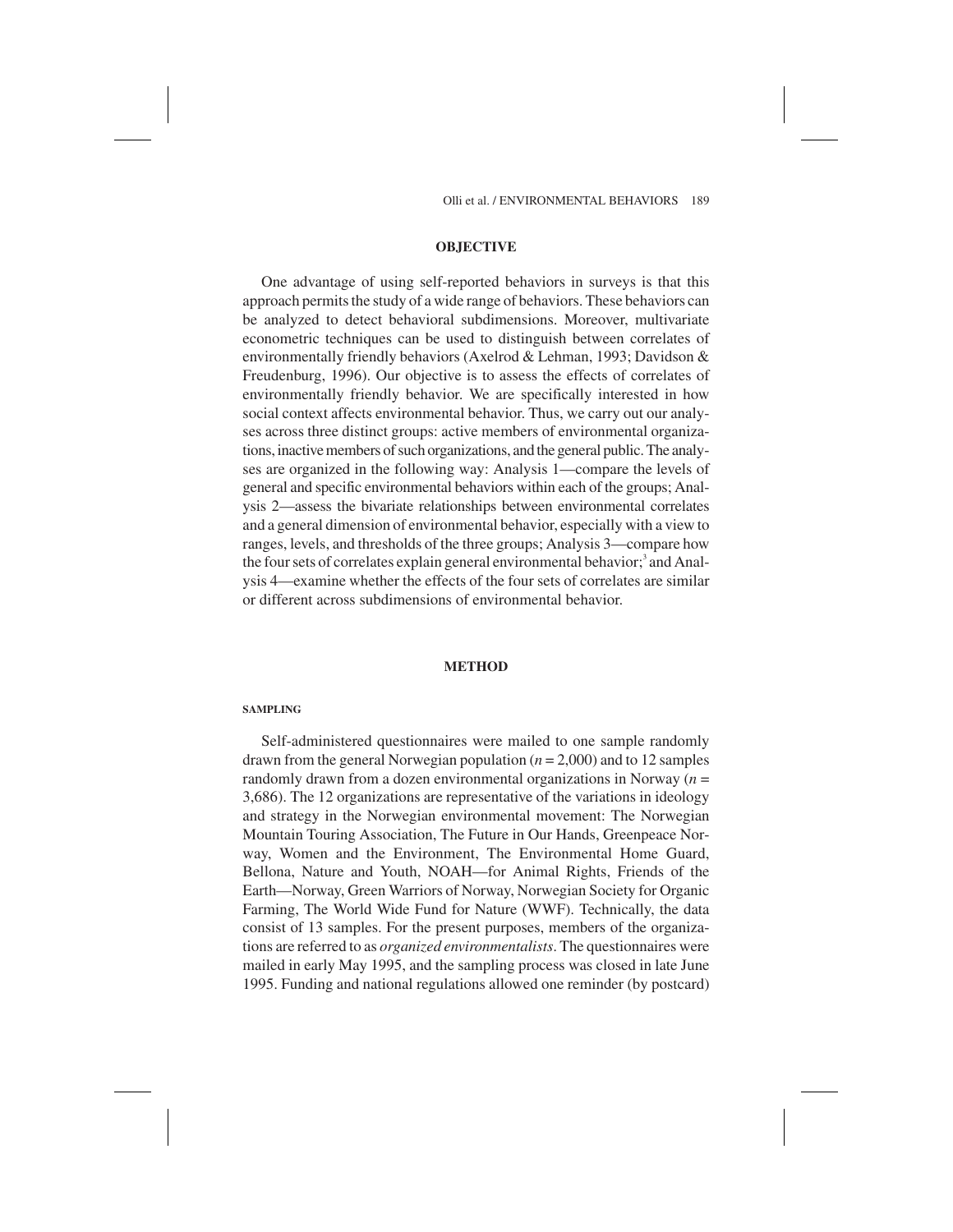and two follow-up letters to nonrespondents (cover letters with replacement questionnaires). The response rate was 52.4% for the general population and 59.2% for the organized environmentalists (Strømsnes, Grendstad, & Selle, 1996).

## **VARIABLES**

#### **Sociodemographic Characteristics**

Gender is a dummy variable  $(1 = \text{female})$ . Age is measured in number of years. Education is number of years exceeding compulsory education (7 years for older and 9 years for younger population). Proximity to farm-life was measured using 6 categories running from *grew up and live on farm* (high score) to *great-grandparents grew up on farm* (low score). Urban residence was coded *major city* (high score), *suburb*, *smaller city*, *small town*, and *less densely populated area* (low score). Public sector is a dummy variable combining "employed in any public agency" or receiving social security or pension, or being a student. Family, or household, income was measured using 10 categories increasing in blocks of NOK 50,000 beginning with *under 50,000* and ending with *more than 500,000*.

## **Political Attitudes**

As an indicator of radicalism (political orientation) respondents placed themselves on a scale running from a *right* position (conservatism) to *left* (radicalism). Egalitarianism combines two variables into a joint measure of economic redistribution. A 5-point Likert-type response scale (*strongly agree* to *strongly disagree* with a midpoint of *both* and a *don't know* option, which was set to missing) was used for both egalitarian items (see Appendix A). For both scales, high scores were associated with radicalism and egalitarianism, respectively.

#### **Environmental Attitudes and Knowledge**

All respondents completed two ecological attitude scales and one knowledge scale. The NEP2 scale consists of 15 items (Dunlap et al., 1992; Grendstad, 1999), whereas the ecocentrism scale consists of three items (Grendstad & Wollebaek, 1998). A 5-point Likert-type response scale (*strongly agree* to *strongly disagree* with a midpoint of *both*) was used for both scales. The ecocentrism items also offered a *don't know* option, which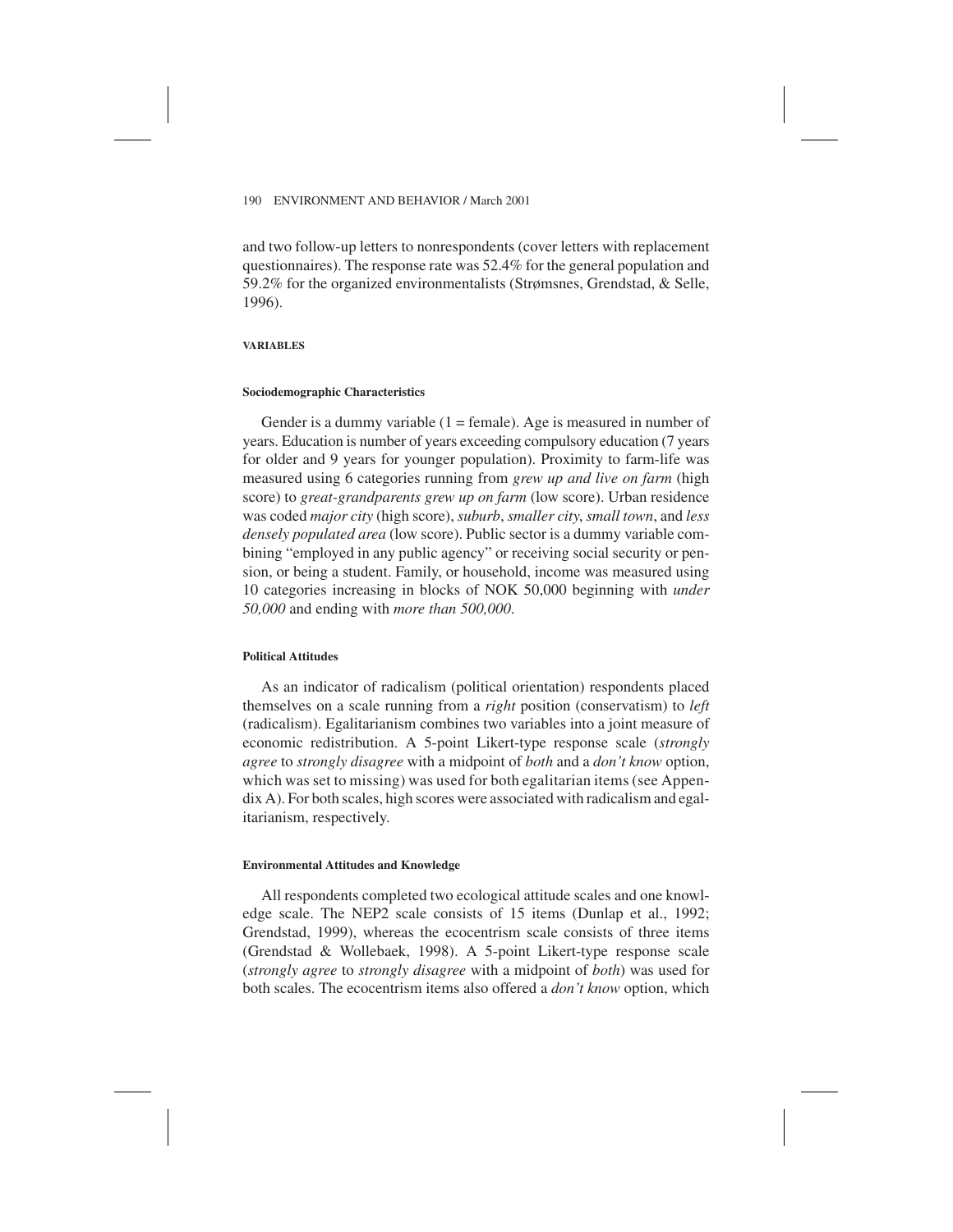was set to missing. For both scales, high and low scores were associated with pro- and anti-ecological attitudes, respectively. The Compost Knowledge Scale is composed of 10 items representing a specific type of waste. For each type, the respondent must decide whether it can be used in an isolated compost container. High scores are associated with correct answers (see Appendix A).

Some of the above correlates do not have a comparable unit of measurement (i.e., proximity to farm, urban residence, family income, radicalism, egalitarianism, ecocentrism, NEP2, and compost knowledge). They are rescaled so that their ranges run from 0 through 1.

#### **Participation**

To account for the effects of social context, we divided the members of environmental organizations into two groups on the basis of three criteria. The first criterion required that the members participate at least once a month in the activities of the organization from which they received the questionnaire. The second criterion required that respondents volunteer in the work of the organization more than 3 hours a month. The third criterion required that respondents meet other members of the organization on a regular basis. Those who fulfilled at least two of the criteria were referred to as *active* members, whereas those who fulfilled fewer than two criteria were referred to as *inactive* members. Many respondents were members of several organizations and the one through which they received the questionnaire may not have been the one most important to them. Whether the respondents refrained from including activities in other organizations, our criteria err on the side of underestimating the number of individuals in the most tightly woven social context (i.e., active members). On one hand, the three criteria may be too weak because they only ensure that individuals are part of a social network. On the other hand, employing stronger criteria for social context would make it difficult to separate participation from environmental behaviors because they could become related by definition.4 Finally, we also identified *nonmembers* as a third group, which consists of the general population sample exclusive of those who are members of environmental organizations (i.e., *n* = 123).

## **Environmental Behaviors**

The questionnaire included 16 private, individual environmental behaviors, all of which are different from any of the participation criteria referred to above. For each of the 16 behavioral items, the respondents received a score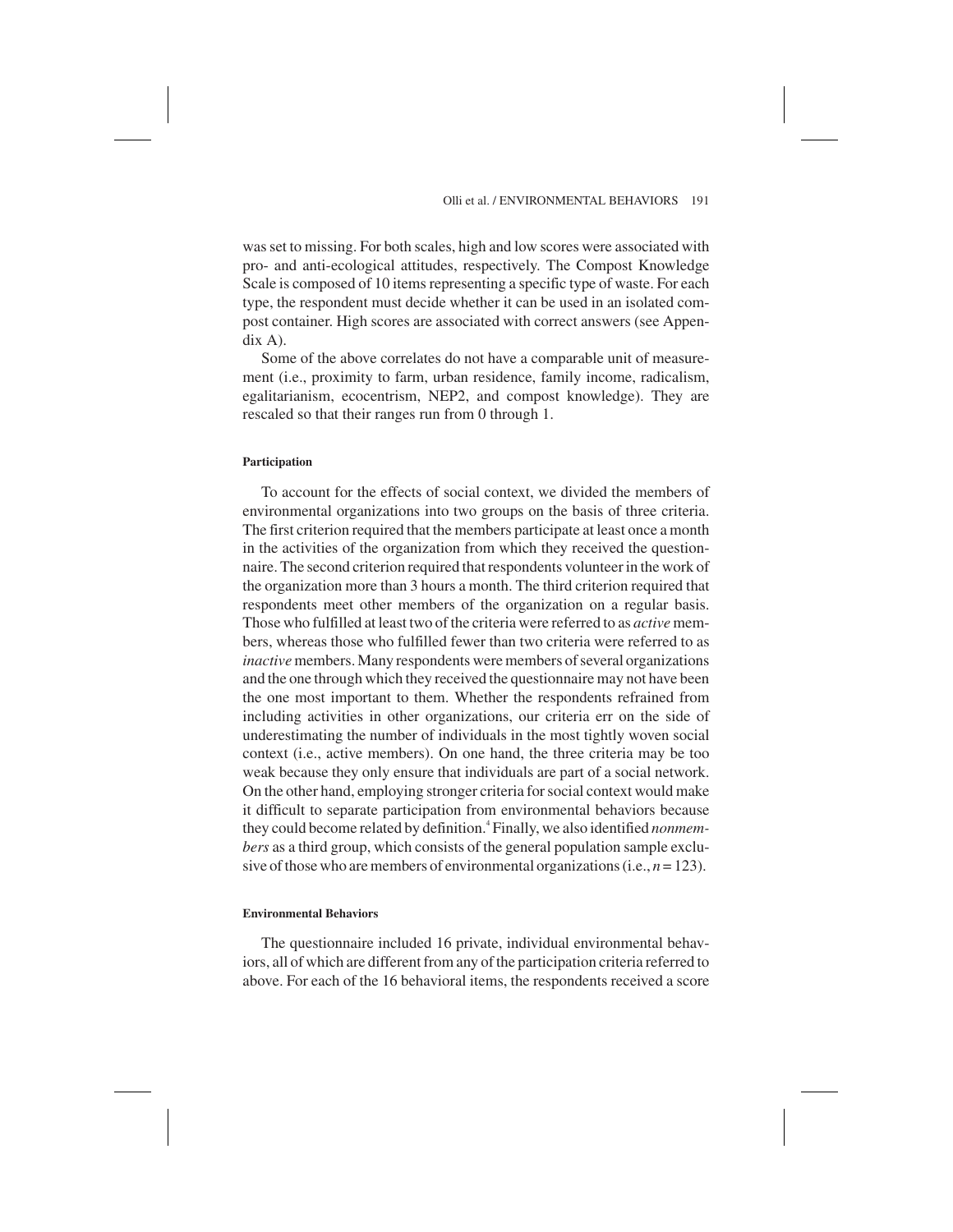of 1 if the act is *always* performed, a score of 0.5 if the act is performed *sometimes* and a score of 0 when the act is *never performed*. On all scales, one unit thus corresponds to one environmental act. In addition to a general composite scale (range 0-16), five robust subscales across the three groups were identified using explorative factor analyses: responsible consumerism (0-5), resource conservation (0-4), use of nature (0-2), nontoxic (0-2), and waste handling (0-3; see Table 1). A respondent was excluded from the general scale if she or he had more than four *doesn't apply* responses across the 16 items. The general behavioral scale is the average of at least 12 items multiplied by 16 to facilitate interpretation and comparisons. Respondents were excluded from any of the subscales if they had a *doesn't apply* response to any item going into the subscale.

## **ANALYSES**

#### **ANALYSIS 1: PARTICIPATION AND ENVIRONMENTAL BEHAVIORS**

There are consistent between-group differences across all specific environmental behaviors (see Table 1). Active members perform private environmental behaviors more frequently than inactive members, who in turn perform such acts more frequently than nonmembers. The differences between active and inactive members are much smaller than the difference between inactive and nonmembers. The high and low scores for each group across the different behaviors also indicate whether the act requires much effort (e.g., "I try to buy fruit and vegetables that are grown without the use of herbicides, pesticides, or chemicals") or relatively little (e.g., "I am often out in nature"). The results suggest that even a modest degree of participation is conducive to environmentally friendly behavior.

# **ANALYSIS 2: PATTERNS OF CORRELATIONS**

For each of the 12 correlates, each group is depicted through a line against the general behavioral scale (see Figure 1; see Appendix B for complete subscale correlations). Each of the groups range between 8 and 14 environmental acts (depicted on the Y-axis) for nearly all correlates. Almost consistently, active members have the highest number of environmental behaviors across all but two correlates: only on ecocentrism and radicalism do the levels of behavior of inactive members intercept. The latter group is far closer to the active members than to the nonmembers on the number of acts performed.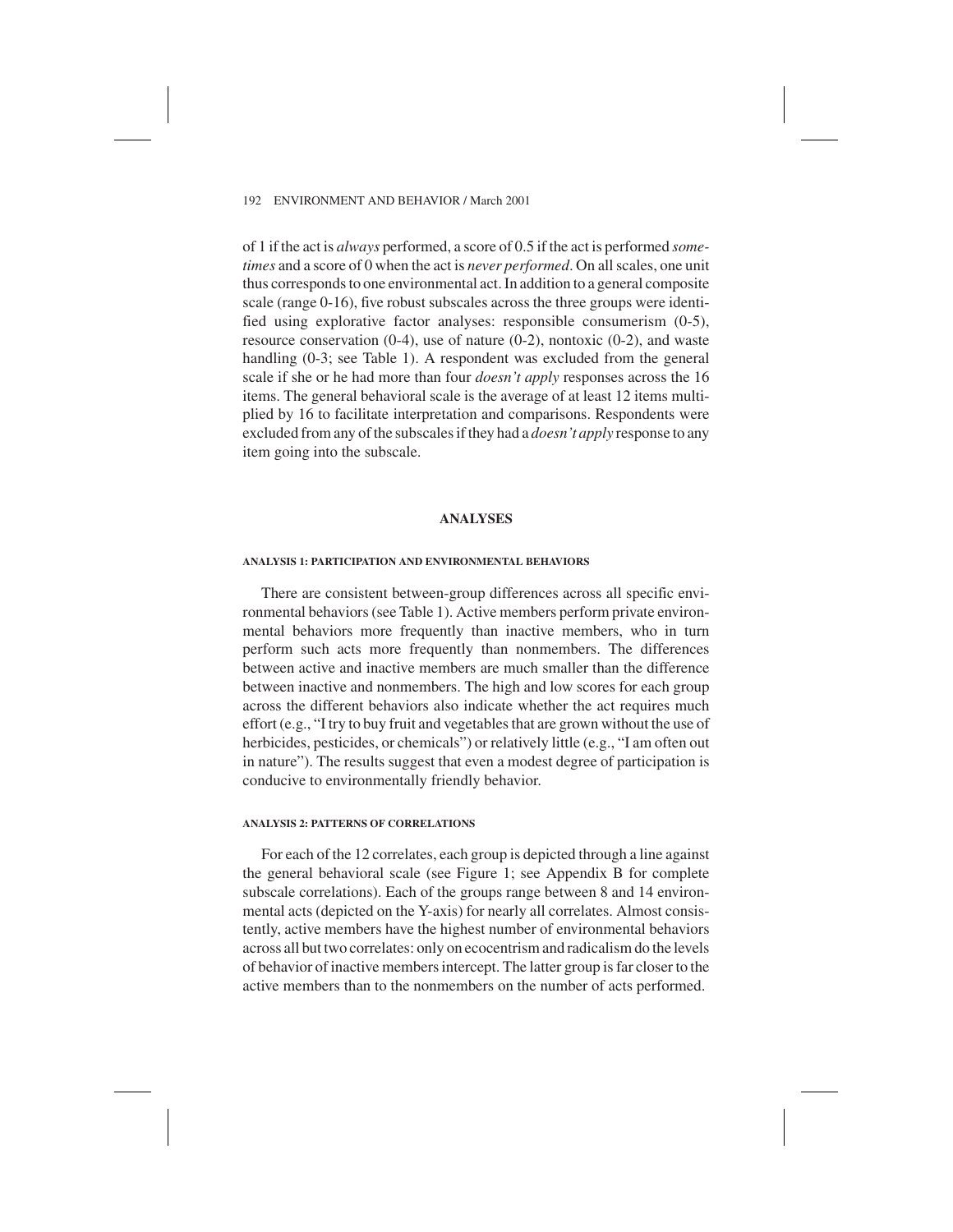|                                                                     | Active<br><b>Members</b> | Inactive<br><b>Members</b> | Non-<br>members | <b>Total</b> | n     |
|---------------------------------------------------------------------|--------------------------|----------------------------|-----------------|--------------|-------|
| Responsible consumerism ( $\alpha$ = 0.64)                          |                          |                            |                 |              |       |
| I choose products that carry an environmental seal of approval      | 70                       | 61                         | 30              | 53           | 2,890 |
| I use unbleached paper                                              | 81                       | 74                         | 56              | 69           | 2,915 |
| I choose products made of recycled material whenever possible       | 82                       | 74                         | 46              | 66           | 2,896 |
| I avoid products with a lot of unnecessary packaging                | 50                       | 42                         | 31              | 39           | 2,851 |
| I avoid chlorine-based cleaning products                            | 72                       | 64                         | 42              | 58           | 2,819 |
| Resource conservation ( $\alpha$ = 0.54)                            |                          |                            |                 |              |       |
| I repair things that are broken rather than buy new                 | 56                       | 52                         | 40              | 48           | 2,900 |
| I avoid disposable products                                         | 59                       | 54                         | 33              | 48           | 2,865 |
| I give used clothing and household articles to garage sales,        |                          |                            |                 |              |       |
| second-hand shops, and so on                                        | 55                       | 53                         | 34              | 47           | 2,851 |
| I avoid using a car for environmental reasons                       | 40                       | 30                         | 15              | 26           | 2,632 |
| Use of nature ( $\alpha$ = 0.55)                                    |                          |                            |                 |              |       |
| I am often out in nature                                            | 83                       | 79                         | 59              | 74           | 2,927 |
| I harvest the fruits of nature                                      | 58                       | 48                         | 37              | 46           | 2,838 |
| Antitoxic ( $\alpha$ = 0.39)                                        |                          |                            |                 |              |       |
| I avoid toxic products in my garden/yard                            | 85                       | 82                         | 68              | 78           | 2,429 |
| I try to buy fruit and vegetables that are grown without the use of |                          |                            |                 |              |       |
| herbicides, pesticides, or chemicals                                | 35                       | 25                         | 17              | 24           | 2,770 |
| Waste handling ( $\alpha$ = 0.49)                                   |                          |                            |                 |              |       |
| I make compost out of household waste.                              | 53                       | 38                         | 15              | 33           | 2,581 |
| I gather problem waste and take it to special disposal sites        | 73                       | 69                         | 41              | 61           | 2,822 |
| I sort household waste for recycling                                | 68                       | 58                         | 30              | 50           | 2,705 |
| $\sqrt{n}$                                                          | 241                      | 1,847                      | 900             | 2,988        |       |

**TABLE 1 Private Environmental Behaviors: The Percentage that Always Performs**

NOTE: Cronbach's alpha is calculated for each subscale on basis of all respondents ( $n \ge 2,470$ ).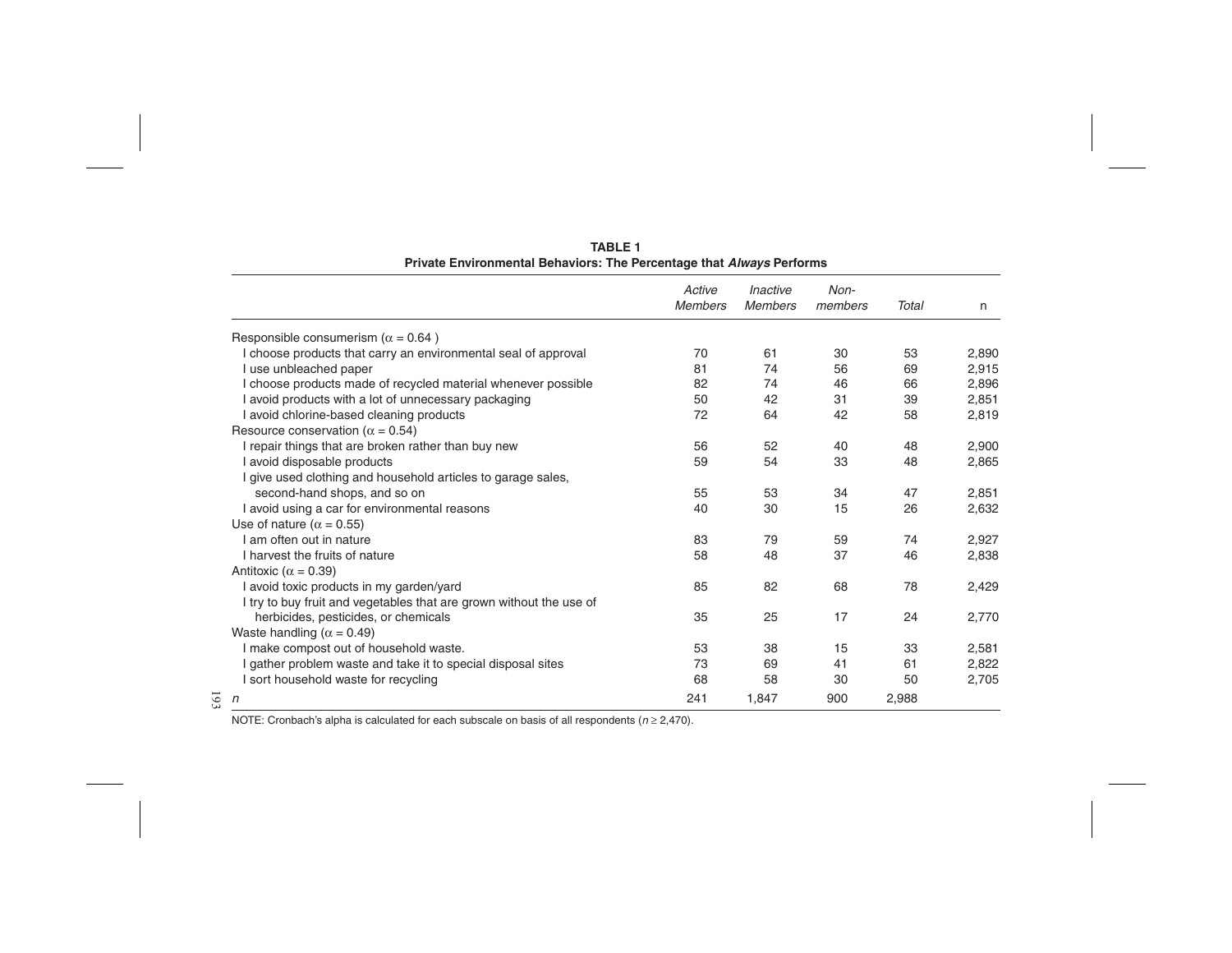

**Figure 1:Levels of Environmental Behavior Across Correlates and Context** NOTE: The Y-axes represent the number of environmental acts. The reported coefficients are zero-order correlations within each group. Within-group behavioral levels are depicted through the lines. The curves have been smoothed. @SO =  $\gamma p \le 0.05$  (two-tailed). \*\* $p \le 0.01$  (two-tailed).

Some correlates have a fairly monotonic association across their ranges: age (positive), urban residence (negative), family income (negative), NEP2 (positive) and compost knowledge (positive). Women are found to report more environmental behaviors than men. Among the activists, however, gender difference is insignificant. There are distinct threshold associations for nonmembers: environmental behavior increases sharply when exceeding the middle value on ecocentrism and the medium to high values on egali-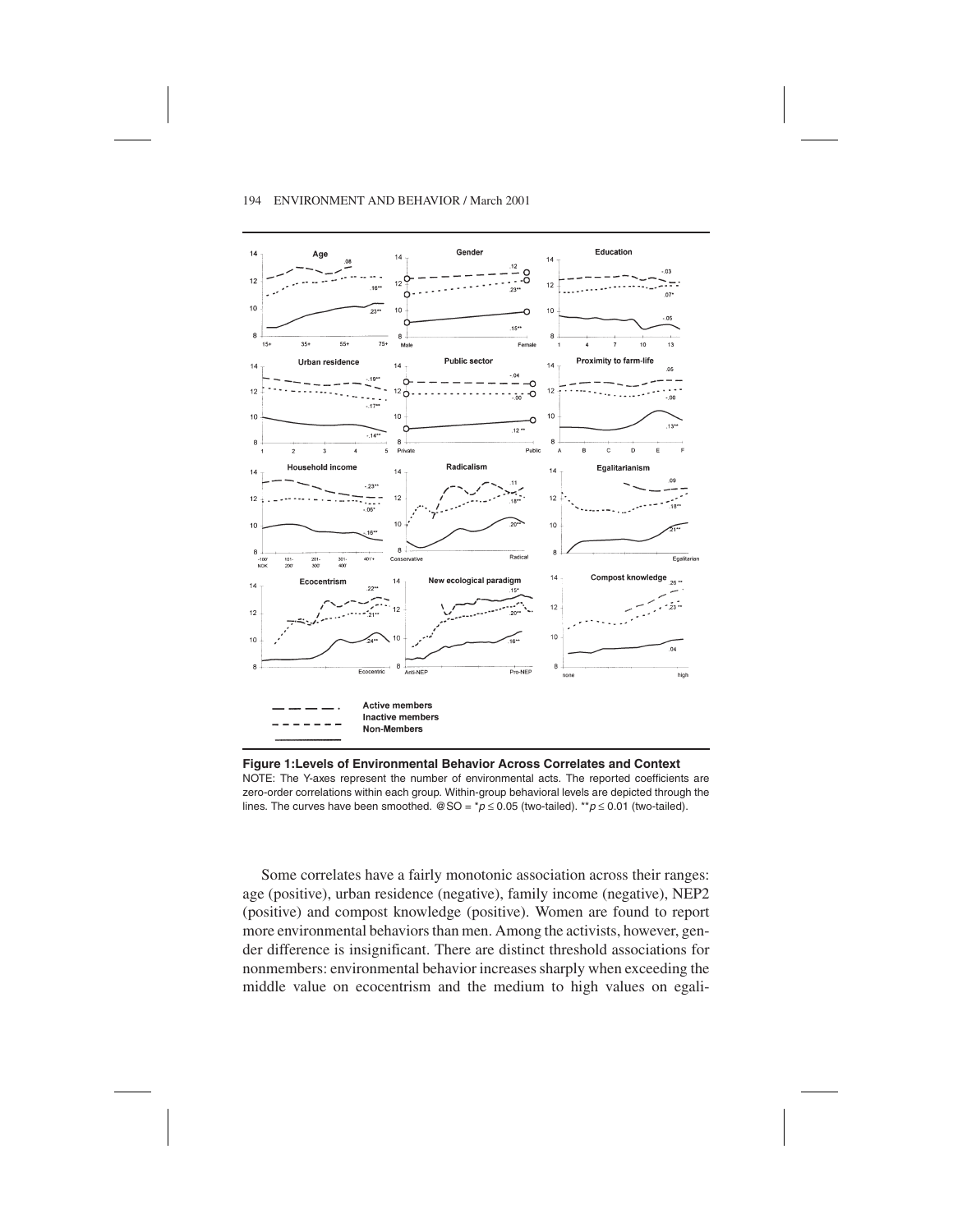tarianism and NEP2. There is a threshold effect on compost knowledge for inactive members, whereas active members only hold relatively high scores on this correlate.

Other correlates (i.e., education and proximity to farm-life) have unclear or no associations with environmental behavior, contrary to some of our expectations. As for education, its content may counter its duration, whereas proximity to farm-life is only related to behavior through the first generation that leaves the farm ("I grew up on a farm but no longer live on a farm"). The results demonstrate that both radicalism and egalitarianism are positively related to environmental behavior. These relationships are stronger for the general population because the high behavioral levels for the active members reduce their measures of association.

## **ANALYSIS 3: PREDICTING GENERAL ENVIRONMENTAL BEHAVIOR**

Multiple regression measures the causal effects of a range of independent variables simultaneously and controls for spurious relationships among them. In the analyses, nonmembers provide the baseline against which the effects of active and inactive members are compared by means of dummy variables. The unstandardized regression coefficients (*b*) show the changes in the number of environmental acts. Because some correlates' units of measurement run between 0 and 1, their total effects are attributed to this range. The standardized regression coefficients are weighted measures permitting direct comparison of the effects across the correlates. The adjusted explained variance controls for the number of correlates in the analyses. The combination and sequence of different sets of correlates are referred to as *models*(see Table  $2)$ .<sup>5</sup>

Sociodemographic correlates explain 10% of environmental acts (Model 1). When controlling for the other correlates, gender is the strongest predictor: women perform on average more than one act more than men. Urban residence has a negative effect. Those in the lowest income bracket perform more than one act more than those in the highest bracket. Seven years of education bring about one additional environmental act, whereas an age difference of 50 years produces one additional act. Introducing political attitudes increases the explained variance to 18%: extreme radicals carry out more than two acts more compared to extreme conservatives, whereas egalitarian antagonists are separated by more than one act (Model 2). Model 3 shows that environmental and ecological concern and compost knowledge explain almost as much of environmentally friendly behaviors as do the sociodemographic variables and political attitudes combined. Environmental attitudes and participation combine to explain a quarter of total variance (Model 4).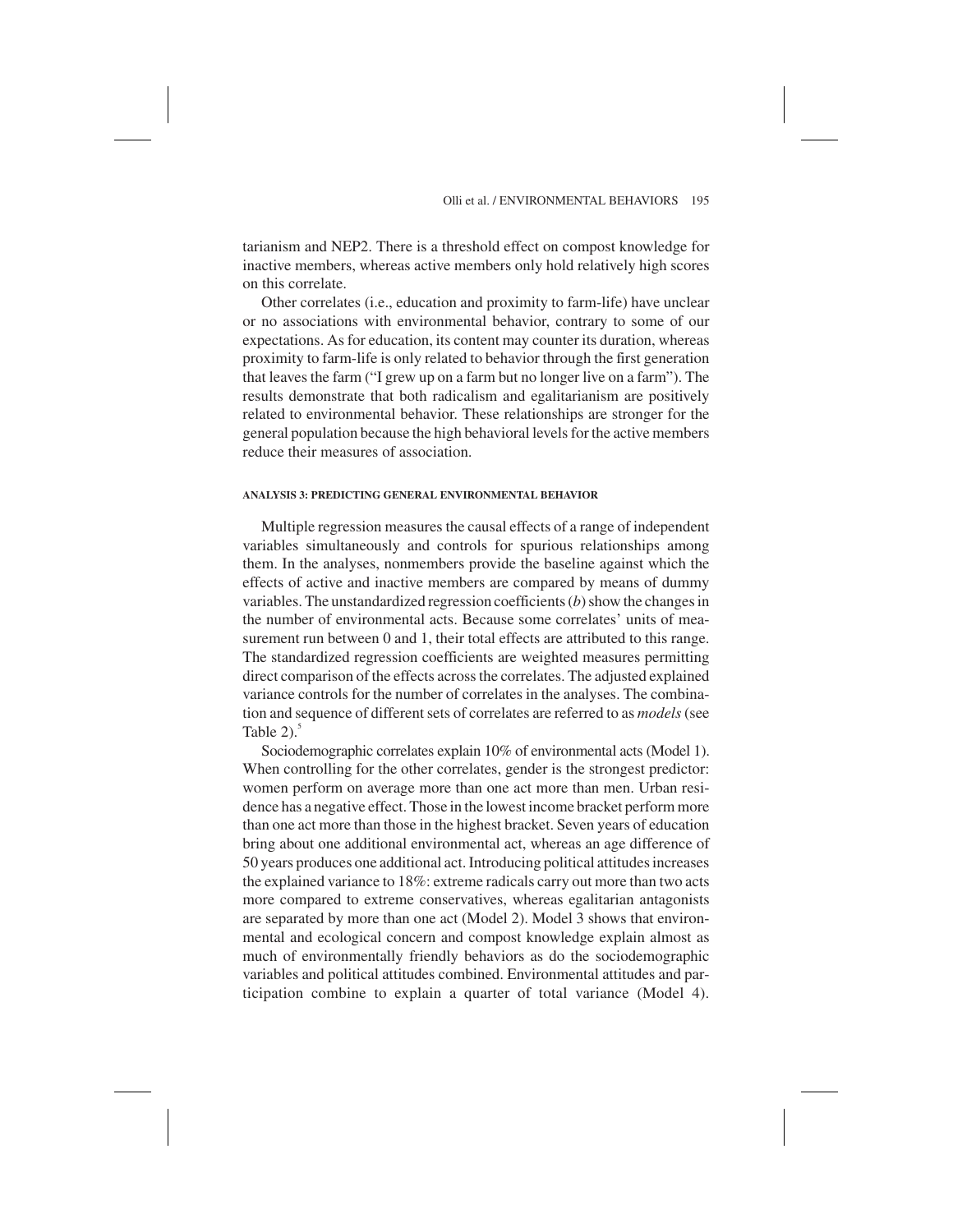|                                     | Model and   | 1          |        | $\overline{c}$ |        | 3         |      | $\overline{4}$ |      | 5         |        | 6         |        |
|-------------------------------------|-------------|------------|--------|----------------|--------|-----------|------|----------------|------|-----------|--------|-----------|--------|
| Variable                            | Range       | b          | β      | b              | β      | b         | β    | b              | β    | b         | β      | b         | β      |
| Gender                              | Woman $= 1$ | $1.12***$  | .22    | $1.00***$      | .20    |           |      |                |      | $.83***$  | .16    | $.85***$  | .17    |
| Age                                 | In years    | $.02***$   | .13    | $.03***$       | .16    |           |      |                |      | $.03***$  | .15    | $.03***$  | .16    |
| Education                           | In years    | $.14***$   | .18    | $.12***$       | .15    |           |      |                |      | $.10***$  | .13    | $.04*$    | .04    |
| Proximity to farm                   | $0 - 1$     | .29        | .03    | .19            | .02    |           |      |                |      | .23       | .02    | .10       | .01    |
| Urban residence                     | $0 - 1$     | $-.81***$  | $-.12$ | $-.73***$      | $-.11$ |           |      |                |      | $-.68***$ | $-.10$ | $-.86***$ | $-.13$ |
| Public-sector                       | $= 1$       | $-.10$     | $-.02$ | $-.28*$        | $-.05$ |           |      |                |      | $-.16$    | $-.03$ | $-.16$    | $-.03$ |
| Family income                       | $0 - 1$     | $-1.12***$ | $-.13$ | $-.77***$      | $-.09$ |           |      |                |      | $-.72***$ | $-.08$ | $-.78***$ | $-.09$ |
| Radicalism                          | $0 - 1$     |            |        | $2.68***$      | .23    |           |      |                |      | $2.11***$ | .18    | $1.37***$ | .12    |
| Egalitarianism                      | $0 - 1$     |            |        | $1.17***$      | .10    |           |      |                |      | $.66*$    | .06    | $.65*$    | .06    |
| Ecocentrism                         | $0 - 1$     |            |        |                |        | $2.59***$ | .19  | $2.23***$      | .19  | $1.61***$ | .12    | $1.19***$ | .09    |
| NEP <sub>2</sub>                    | $0 - 1$     |            |        |                |        | $4.80***$ | .23  | $2.29***$      | .11  | $3.88***$ | .19    | $2.03***$ | .10    |
| Compost knowledge                   | $0 - 1$     |            |        |                |        | $1.96***$ | .16  | $1.67***$      | .13  | $1.63***$ | .13    | $1.47***$ | .12    |
| Active member                       | $= 1$       |            |        |                |        |           |      | $2.68***$      | .28  |           |        | $2.57***$ | .27    |
| Inactive member                     | $= 1$       |            |        |                |        |           |      | $1.96***$      | .37  |           |        | $1.83***$ | .34    |
| Constant                            |             |            |        |                |        |           |      |                |      |           |        |           |        |
| (nonmember)                         |             | $9.93***$  |        | $7.28***$      |        | $4.37***$ |      | $5.24***$      |      | $2.92***$ |        | $4.24***$ |        |
| Multiple R                          |             |            | .32    |                | .43    |           | .39  |                | .52  |           | .52    |           | .60    |
| Adjusted R square<br>Standard error |             |            | .10    |                | .18    |           | .15  |                | .27  |           | .26    |           | .35    |
| of the estimate                     |             |            | 2.44   |                | 2.32   |           | 2.37 |                | 2.21 |           | 2.21   |           | 2.07   |

**TABLE 2Correlates of General Private Environmental Behaviors: Regression Analyses**

NOTE: NEP2 <sup>=</sup> New Ecological Paradigm Scale. For the Environmental Behaviors Index range is 0 to 16, Cronbach's alpha <sup>=</sup> 0.82. Ordinary least squares regression, listwise deletion of cases ( $n = 1,751$ ).

 $p \leq 0.05$  (two-tailed). \*\* $p \leq 0.01$  (two-tailed). \*\*\* $p \leq 0.001$  (two-tailed).

196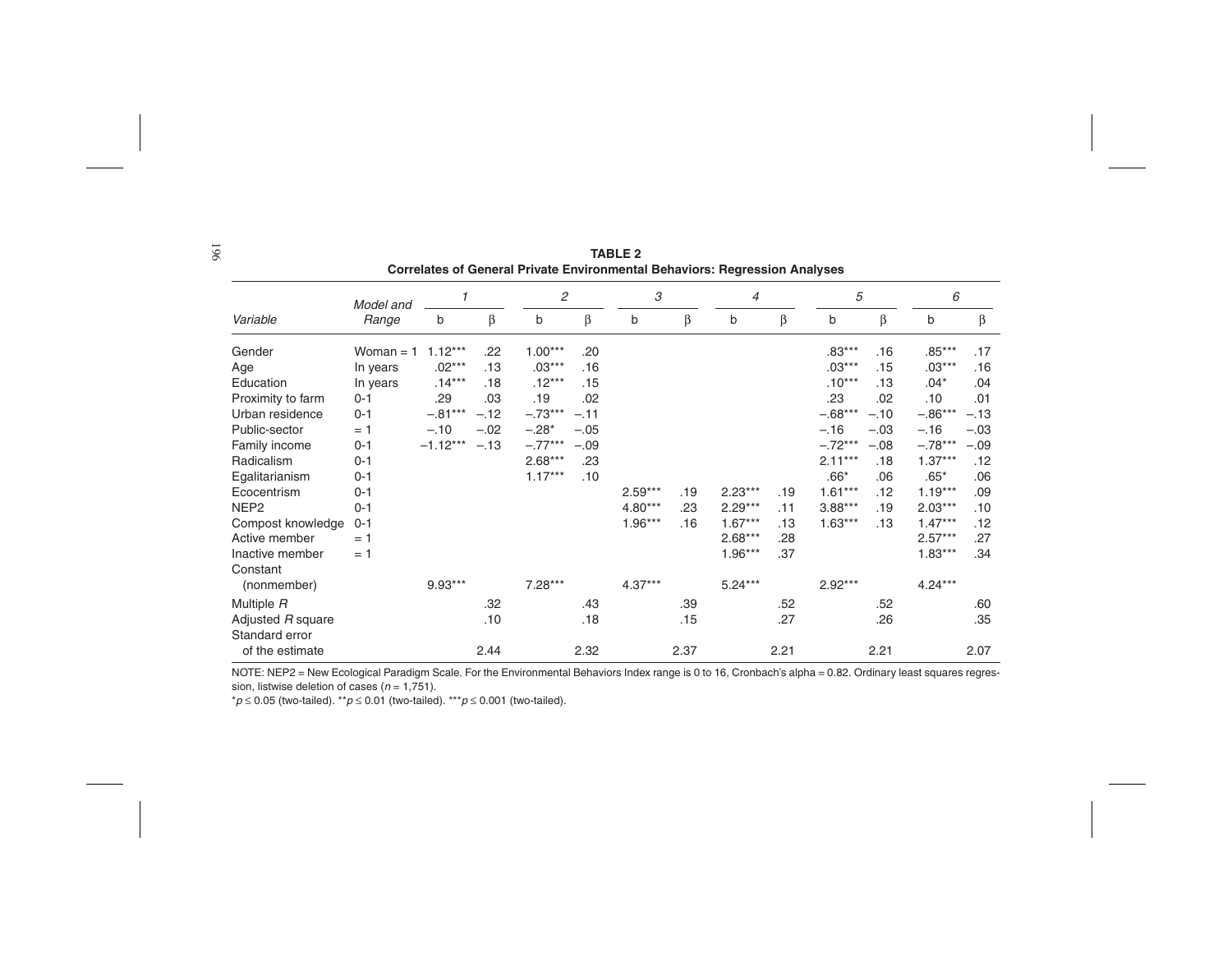Juxtaposed, the effects of sociodemographics and political variables are comparable to the effects of participation when both are combined with environmental attitudes (i.e., Models 4 and 5).

All correlates combined explain roughly one third of the total variance in environmental behavior (Model 6). Women perform almost one environmental act more than men when controlling for the other variables in the model. Similarly, the difference between the extreme NEP2 positions is almost two acts, whereas most of the social background variables have only small effects.<sup>6</sup> In general, the significant catalysts of general environmental behaviors are gender, age, urban residence (negative), radicalism, ecocentrism, compost knowledge and participation. Education has only a minor effect, as expected from the bivariate analysis above. Proximity to farm and dependence on the public sector have insignificant effects across all models. The effects of both egalitarianism and radicalism diminish when environmental attitudes are included in the analyses.

#### **ANALYSIS 4: PREDICTING SUBDIMENSIONS OF ENVIRONMENTAL BEHAVIOR**

The five subdimensions of environmental behaviors, identified in Table 1, are used as dependent variables, whereas all correlates are entered simultaneously (see Table 3).

*Responsible consumerism* is influenced by almost all of the correlates. Only education and proximity to farm life do not give significant contributions. The strongest predictor is participation, followed by gender. The effects of radicalism and compost knowledge are equally strong, albeit weaker than those of gender and participation. *Nontoxic* behavior is significantly influenced by participation as well as family income (negative), urban residence (negative), ecocentrism, and environmental concern (NEP2).

*Waste handling* behavior is influenced by several correlates, among which participation is the strongest by far, followed by urban residence (negative), compost knowledge7 , gender, and radicalism. *Resource conservation* is also strongly influenced by participation, followed by age, gender, and income (negative). Among environmental attitudes, NEP2 and compost knowledge have sizeable, though weak, effects. *Use of nature* as an environmental behavior is equally explained by participation and residence (negative). In addition, only age has a sizeable and significant effect.

The results show that six correlates have consistent (though sometimes insignificant) positive effects across all subdimensions of environmental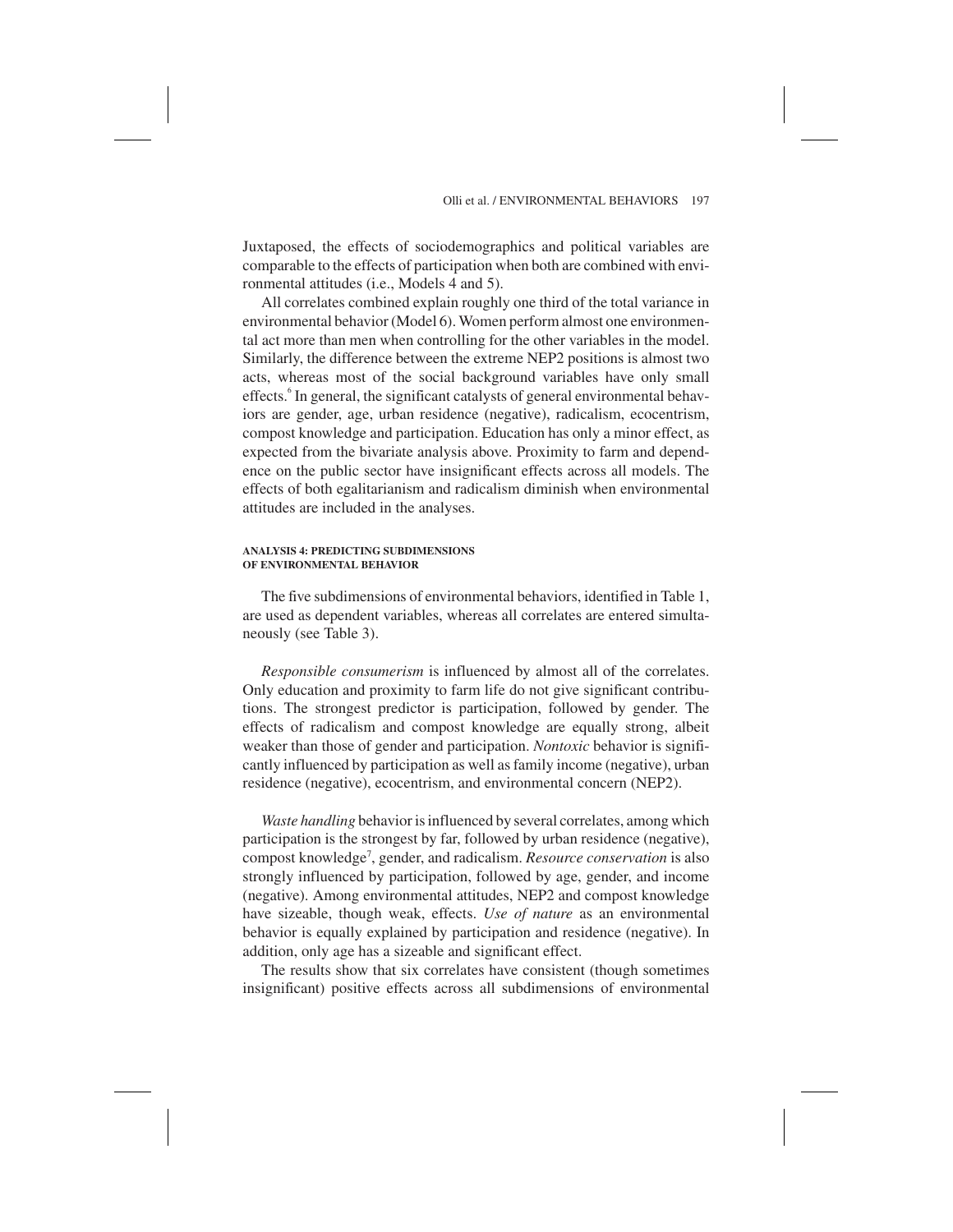|                                     |             |                                             |        | 000 - 000 - 000           |         |                                    |        | Environmental Benaviole, riegi ession Analyses |        |                                   |        |
|-------------------------------------|-------------|---------------------------------------------|--------|---------------------------|---------|------------------------------------|--------|------------------------------------------------|--------|-----------------------------------|--------|
|                                     |             | Responsible<br>Consumerism<br>$(range 0-5)$ |        | Nontoxic<br>$(range 0-2)$ |         | Waste<br>Handling<br>$(range 0-3)$ |        | Resource<br>Conservation<br>$(range 0-4)$      |        | Use of<br>Nature<br>$(range 0-2)$ |        |
| Variable                            | range       | b                                           | β      | b                         | $\beta$ | b                                  | β      | b                                              | β      | b                                 | β      |
| Gender                              | Woman $=$ 1 | $.36***$                                    | .19    | $.07**$                   | .07     | $.15***$                           | .11    | $.24***$                                       | .15    | $.07**$                           | .08    |
| Age                                 | In years    | $.005***$                                   | .07    | .002                      | .05     | $.005***$                          | .09    | $.010***$                                      | .16    | $.004***$                         | .12    |
| Education                           | In years    | .01                                         | .02    | .00                       | .00     | .01                                | .03    | $.01*$                                         | .05    | .01                               | .04    |
| Proximity to farm                   | $0 - 1$     | .02                                         | .01    | $-.05$                    | $-.03$  | $-.04$                             | $-.01$ | $-.09$                                         | $-.03$ | $.14***$                          | .08    |
| Urban residence                     | $0 - 1$     | $-.12*$                                     | $-.05$ | $-.10**$                  | $-.07$  | $-.38***$                          | $-.20$ | .06                                            | .03    | $-.24***$                         | $-.21$ |
| Public-sector                       | $= 1$       | $-.10*$                                     | $-.05$ | $-.01$                    | $-.01$  | $-.05$                             | $-.04$ | .01                                            | .00    | $-.01$                            | $-.01$ |
| Family income                       | $0 - 1$     | $-.25***$                                   | $-.08$ | $-.23***$                 | $-.13$  | $-.08$                             | $-.03$ | $-.29***$                                      | $-.10$ | $.09*$                            | .06    |
| Radicalism                          | $0 - 1$     | $.56**$                                     | .13    | $.16*$                    | .07     | $.40***$                           | .12    | $.28**$                                        | .08    | $-.09$                            | $-.04$ |
| Egalitarianism                      | $0 - 1$     | $.25**$                                     | .06    | $.16*$                    | .07     | $-.06$                             | $-.02$ | $.28**$                                        | .08    | .10                               | .05    |
| Ecocentrism                         | $0 - 1$     | $.43***$                                    | .08    | $.32***$                  | .12     | .16                                | .04    | .12                                            | .03    | .10                               | .04    |
| NEP <sub>2</sub>                    | $0 - 1$     | $.58**$                                     | .09    | $.45***$                  | .11     | $.34*$                             | .06    | $.64***$                                       | .10    | .03                               | .01    |
| Compost knowledge                   | $0 - 1$     | $.55***$                                    | .12    | .05                       | .02     | $.55***$                           | .16    | $.37***$                                       | .09    | $.13*$                            | .06    |
| Active member                       | $= 1$       | $.79***$                                    | .22    | $.22***$                  | .12     | $.69***$                           | .27    | $.60***$                                       | .20    | $.30***$                          | .19    |
| Inactive member                     | $= 1$       | $.56***$                                    | .28    | $.17***$                  | .16     | $.56***$                           | .37    | $.42***$                                       | .24    | $.18***$                          | .20    |
| Constant (nonmember)                |             | $1.45***$                                   |        | $.52***$                  |         | $.68***$                           |        | $.66***$                                       |        | $1.01***$                         |        |
| Multiple R                          |             | .52                                         |        | .41                       |         | .54                                |        | .48                                            |        | .38                               |        |
| Adjusted R square<br>Standard error |             | .26                                         |        | .16                       |         | .29                                |        | .22                                            |        | .13                               |        |
| of the estimate                     |             | .83                                         |        | .46                       |         | .60                                |        | .73                                            |        | .42                               |        |
| n                                   | 1,558       | 1,422                                       |        | 1,538                     |         | 1,557                              |        | 1,724                                          |        |                                   |        |

**TABLE 3Correlates of Five Subdimensions of Private Environmental Behaviors: Regression Analyses**

NOTE: NEP2 = New Ecological Paradigm Scale. Ordinary least squares regression, listwise deletion.

 $^{\star}p$  ≤ 0.05 (two-tailed),  $^{\star\star}p$  ≤ 0.01 (two-tailed).  $^{\star\star\star}p$  ≤ .001 (two-tailed).

198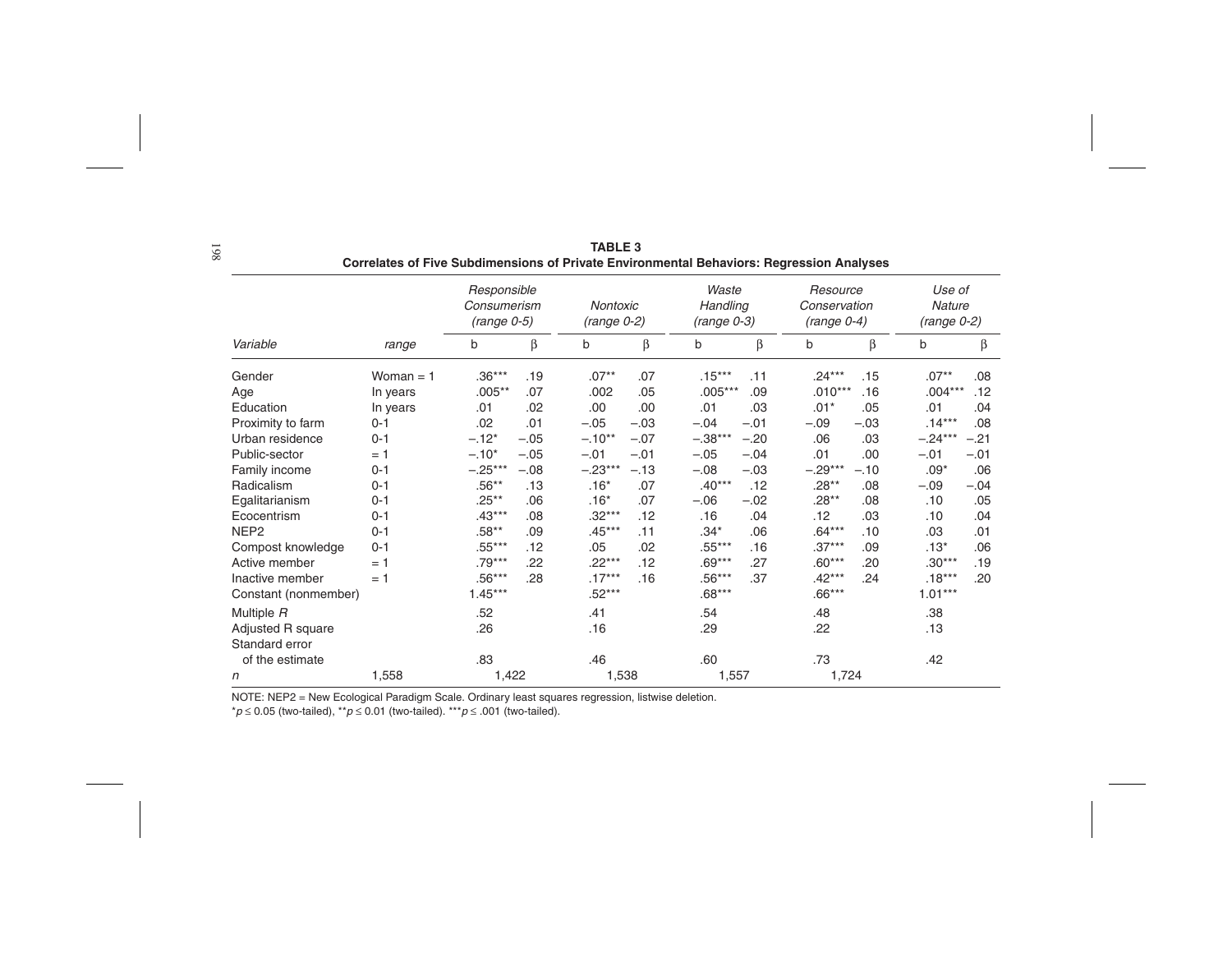behavior: gender, age, ecocentrism, NEP2, compost knowledge, and participation. Radicalism and egalitarianism fail to explain significantly some behavioral subscales (i.e., use of nature and waste handling) and thus do not join the consistent predictors. Urban residence has negative effects, except on resource conservation. The remaining correlates, all of which are sociodemographic indicators (i.e., education, proximity to farm, public sector dependency and family income) only predict a limited number of behaviors.

# **DISCUSSION**

The study of environmental concern has reached a level of sophistication that ensures reliable scales. The new environmental paradigm scale (NEP), for example, developed by Dunlap and associates (e.g., Dunlap & Van Liere, 1978), "represents an advanced tool for measuring environmental concern" (Noe & Snow, 1990, p. 26). This and other concepts may be adjusted to fit into the three levels of conceptual generalization: subordinate level, basic level, and superordinate level (Collier & Mahon, 1993). Behavior, on the other hand, operates at a single level of generalization only, which cognitive scientists identify and refer to as*the basic level*(Lakoff, 1987). This poses an analytical challenge for researchers investigating attitude-behavior correspondence: It is only at the basic level that researchers may find a direct and unambiguous correspondance between a concept and a behavior. It is thus not surprising that the specificity often called for in attitude-behavior research pays off through increased statistical prediction. This outcome, however, inhibits researchers from making generalizations: "If an effect is specified with sufficient precision, the apparent plurality of causes tends to disappear" (Copi & Cohen, 1990, p. 379).

In applying these observations to survey research, one of the problems is that the method often falls short of incorporating the social context within which individuals form their attitudes and concerns and allow them to be manifested through behaviors. Initially, survey researchers must accept the absence of social contexts in surveys and hope that the effects of different contexts cancel each other out, and that they later can be retrieved from the repository of unexplained variance. It may, in part, be the failure to account for social context effects that makes environmental researchers conclude that the relationship between attitude and behavior is tenuous.

The literature on environmental behavior identifies several sets of correlates: sociodemographics, general and specific attitudes, and knowledge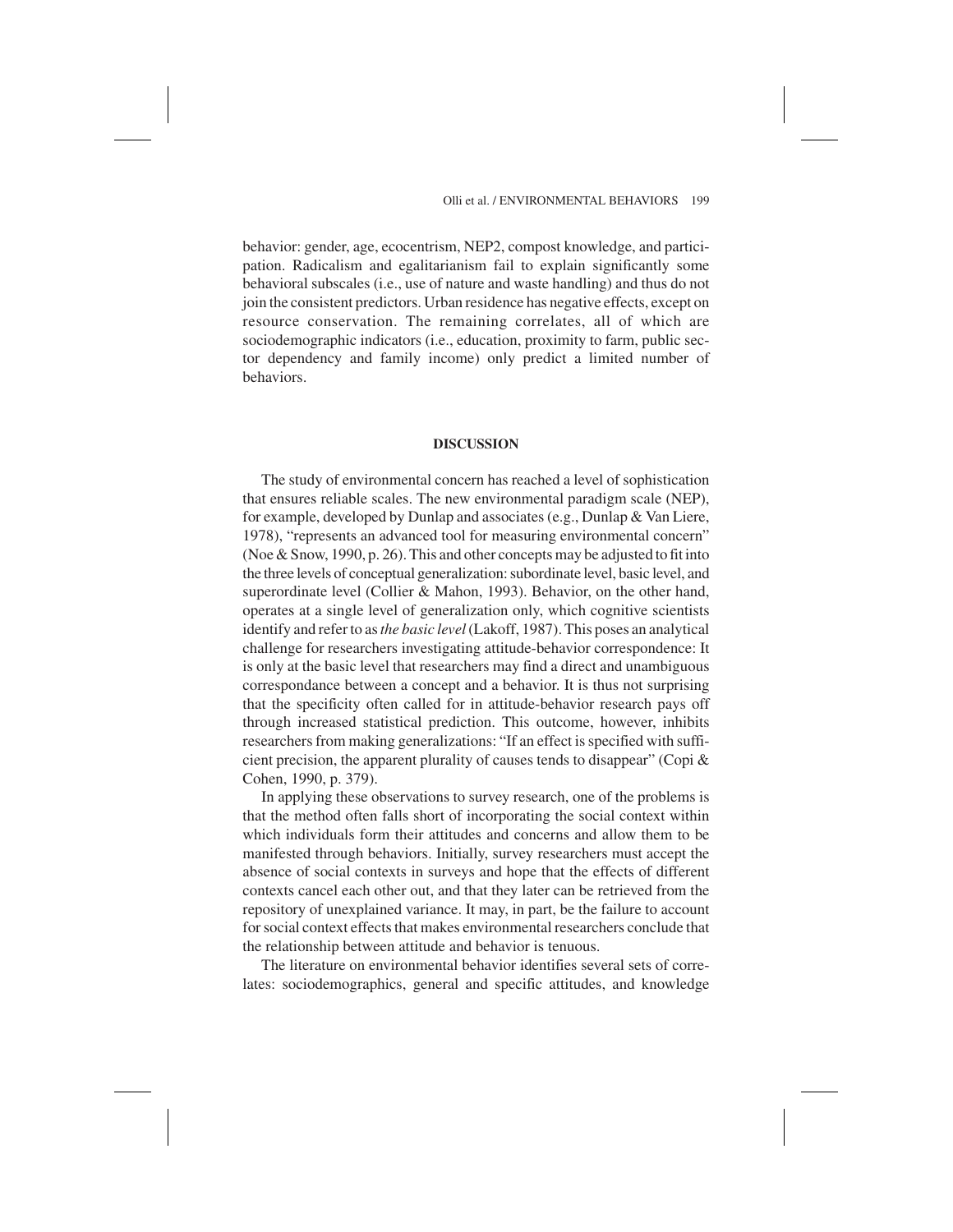(Dietz et al., 1998). Researchers should add to this list the effect of social context, which should then be analyzed in terms of whether and, if so, how it too is conducive to environmental behavior. The way we measure social context in this article is by way of intensity of social networks within environmental organizations. The two-tiered distinction of social context suggested here also serves as an additional internal control for this effect.

Years of environmental research have also shown that several environmental behaviors are correlated to an extent that analysts can combine the distinct behaviors into composite dimensions. This procedure does not resolve the analytical problem of concept-behavior correspondence, but it opens the avenues for further research. The analyses showed that there was a fairly consistent pattern of effects of the correlates across the behavioral dimensions. This result has two consequences. First, researchers can reliably cluster environmental behaviors into more general categories because environmentally responsible behaviors are structured in terms of both issues and activities, as suggested by Berger (1997). Second, behind different dimensions of environmental behavior, researchers may identify mostly similar correlates, which can then be used to refine and improve theories.

The present study confirms that high age is consistently related to environmental behavior. The fact that the effect of old age does not decrease when attitudes and participation are included in the regression (see Table 2) leads us to conclude that the correlation between age and environmental behavior is an effect of generational experiences (i.e., a cohort effect), rather than an age effect. Research on age and environmentalism must therefore take into account that environmental behavior is not necessarily rooted in a corresponding concern, at least not in the way it is often measured in empirical studies. Expressions such as *spaceship earth* may sound odd to the elderly, whereas *I repair things that are broken rather than buy new* may be deeply socialized.

Our findings suggest that women exhibit more environmentally friendly behavior than men. This effect is not restricted to areas directly connected to household tasks, and the effect is not weakened by the introduction of attitudes, knowledge, and participation as explanatory variables. This is in slight contrast to previous results, but the present findings may stem from the fact that more private and household behaviors are included in the present analysis, whereas more public behaviors are included in other studies. Education fails to be a strong predictor of environmental behavior, despite the previously known effect of higher education on environmental concern. The effect of education on behavior could be discerned if researchers, in addition to the duration of education, also distinguished between types of education, (e.g., vocational versus academic). The observed inverted effect of income on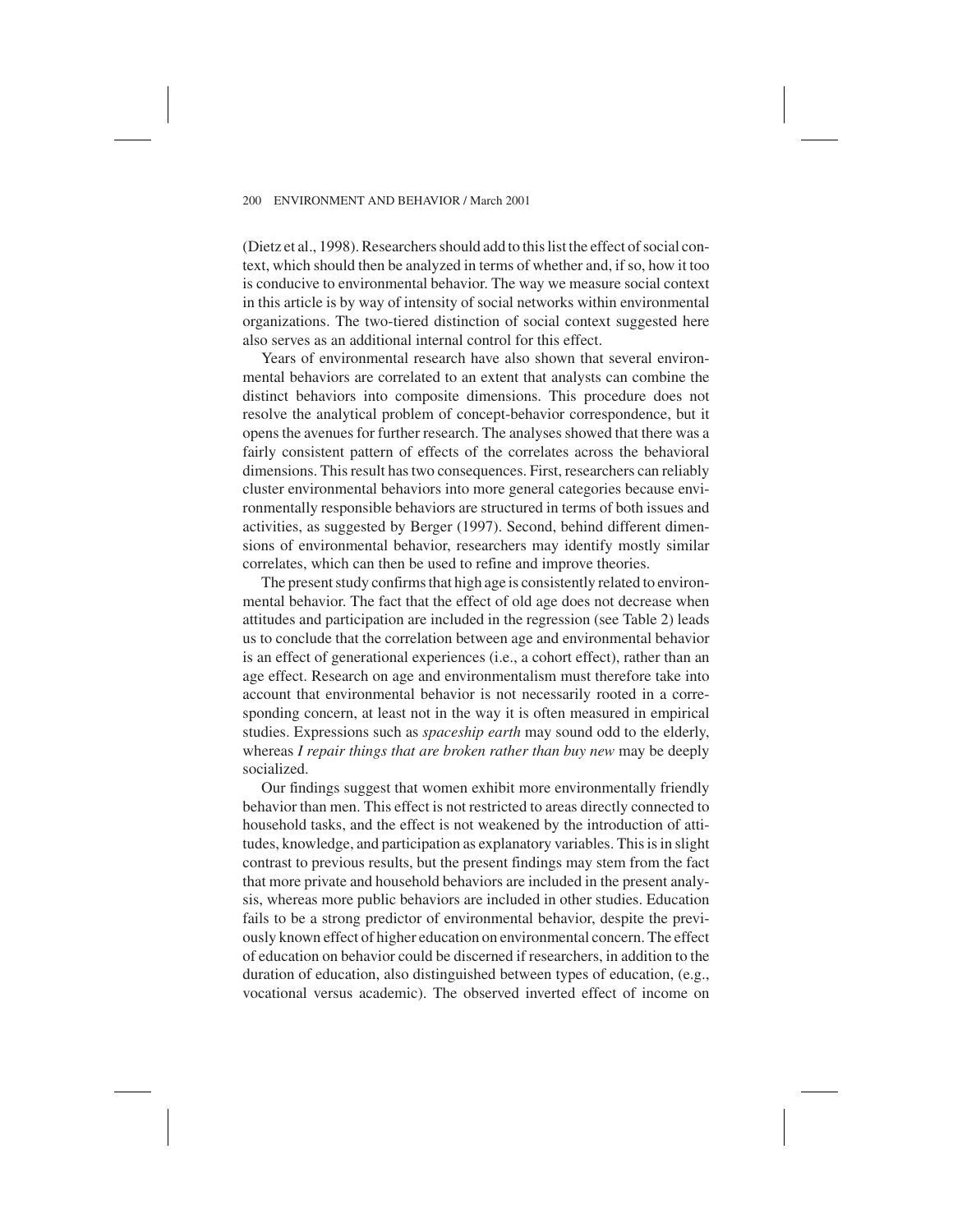environmental behavior casts doubt on the notion that affluence is conducive to environmental behavior. Our study showed insignificant or negative relationships between income and all dimensions of environmental behavior. Political attitudes, environmental concern, and environmental knowledge were mostly related to environmental behaviors, as expected.

The role of social context, measured through social participation in environmental networks, was more important than *any* of the other correlates of environmental behavior. Its effect is roughly equal to environmental attitudes or the whole battery of sociodemographics. Although members in environmental organizations are often recruited from and represent the upper strata of the society, more in terms of their cultural than their economic capital (Morrison & Dunlap, 1986; Norris, 1997), the effect of participation on behavior did not take place at the expense of the already weak effect of sociodemographics. Participation, or other measures of social context, should therefore not be neglected in further analyses.

## **APPENDIX A Index Items**

|                                                                                                                                    | Cronbach's |      |           |
|------------------------------------------------------------------------------------------------------------------------------------|------------|------|-----------|
|                                                                                                                                    | АM         | IМ   | <b>NM</b> |
| Egalitarianism                                                                                                                     | 0.53       | 0.58 | 0.54      |
| 1. We must distribute wealth more evenly so that there is<br>more justice in the world.                                            |            |      |           |
| 2. I am in favor of tax reform that places the largest burden<br>on companies and individuals with a high income.                  |            |      |           |
| Ecocentrism                                                                                                                        | 0.42       | 0.41 | 0.49      |
| 1. Women, as opposed to men, have an experiential<br>background that creates greater understanding for the<br>relations in nature. |            |      |           |
| 2. Each human being must increase his or her self-awareness<br>so that she or he may feel at one with all living creatures.        |            |      |           |
| 3. All ecological systems, however small and insignificant,<br>have a right to exist.                                              |            |      |           |
| NFP <sub>2</sub>                                                                                                                   | 0.71       | 0.71 | 0.71      |
| 1. We are approaching the limit of the number of people the<br>earth can support.                                                  |            |      |           |
| 2. The earth has plenty of natural resources if we just learn<br>to develop them. (r)                                              |            |      |           |
| 3. The earth is like a spaceship with only limited room and<br>resources.                                                          |            |      |           |

*(continued)*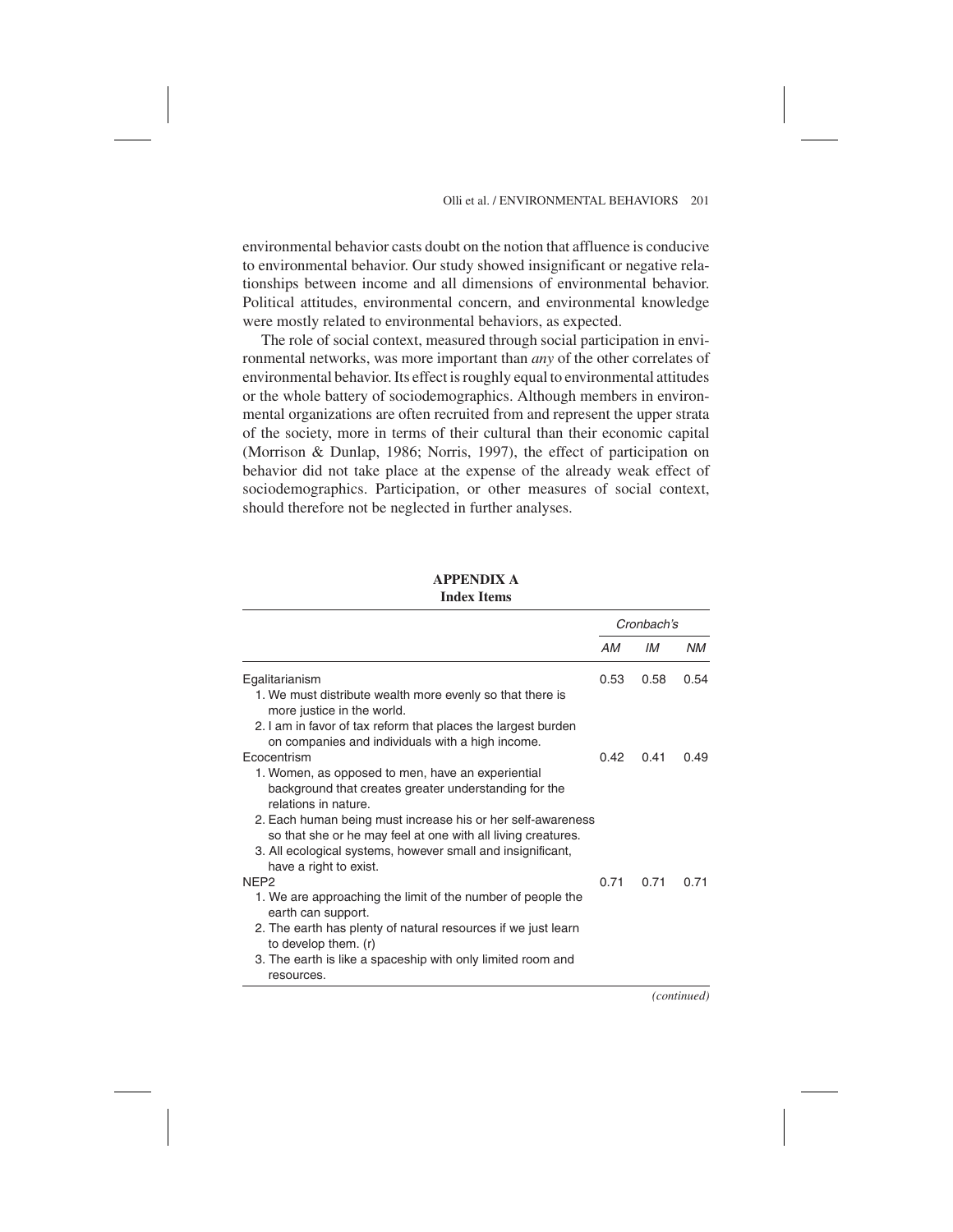# **APPENDIX A Continued**

|                                                                                       |     | Cronbach's |     |  |
|---------------------------------------------------------------------------------------|-----|------------|-----|--|
|                                                                                       | AM  | IМ         | ΝM  |  |
| 4. Humans have the right to modify the natural environment                            |     |            |     |  |
| to suit their needs. (r)                                                              |     |            |     |  |
| 5. Plants and animals have as much right as humans to exist.                          |     |            |     |  |
| 6. Humans were meant to rule over the rest of nature. (r)                             |     |            |     |  |
| 7. When humans interfere with nature it often produces                                |     |            |     |  |
| disastrous consequences.                                                              |     |            |     |  |
| 8. The balance of nature is strong enough to cope with the                            |     |            |     |  |
| impacts of modern industrial nations. (r)                                             |     |            |     |  |
| 9. The balance of nature is very delicate and easily upset.                           |     |            |     |  |
| 10. Human ingenuity will ensure that we do not make the earth                         |     |            |     |  |
| unliveable. (r)                                                                       |     |            |     |  |
| 11. Despite our special abilities, humans are still subject to the<br>laws of nature. |     |            |     |  |
| 12. Humans will eventually learn enough about how nature                              |     |            |     |  |
| works to be able to control it. (r)                                                   |     |            |     |  |
| 13. Humans are severely abusing the environment.                                      |     |            |     |  |
| 14. The so-called <i>ecological crisis</i> facing humankind has been                  |     |            |     |  |
| greatly exaggerated. (r)                                                              |     |            |     |  |
| 15. If things continue on their present course, we will soon                          |     |            |     |  |
| experience a major ecological catastrophe.                                            |     |            |     |  |
| Compost knowledge                                                                     | .65 | .74        | .77 |  |
| Which types of waste on the list below may be used in an                              |     |            |     |  |
| isolated compost container? (Check one box only-i.e., yes,                            |     |            |     |  |
| no, don't know-for each type of waste):                                               |     |            |     |  |
| Milk cartons (no),                                                                    |     |            |     |  |
| tea bags (yes),                                                                       |     |            |     |  |
| plastic bottles (no),                                                                 |     |            |     |  |
| cigarette butts/ashes (no),                                                           |     |            |     |  |
| fish remains (yes),                                                                   |     |            |     |  |
| egg shells (yes),                                                                     |     |            |     |  |
| Q-tips (no),                                                                          |     |            |     |  |
| potato peelings (yes),                                                                |     |            |     |  |
| paper towels (yes),                                                                   |     |            |     |  |
| and vacuum cleaner bags (no).                                                         |     |            |     |  |
| (Correct answers to all 10 items yield a maximum score of 10.)                        |     |            |     |  |

NOTE: AM = active members; IM = inactive members; NM = nonmembers; NEP2 = New Ecological Paradigm Scale; r = reverse coding.

 $\overline{\phantom{0}}$  $\overline{\phantom{a}}$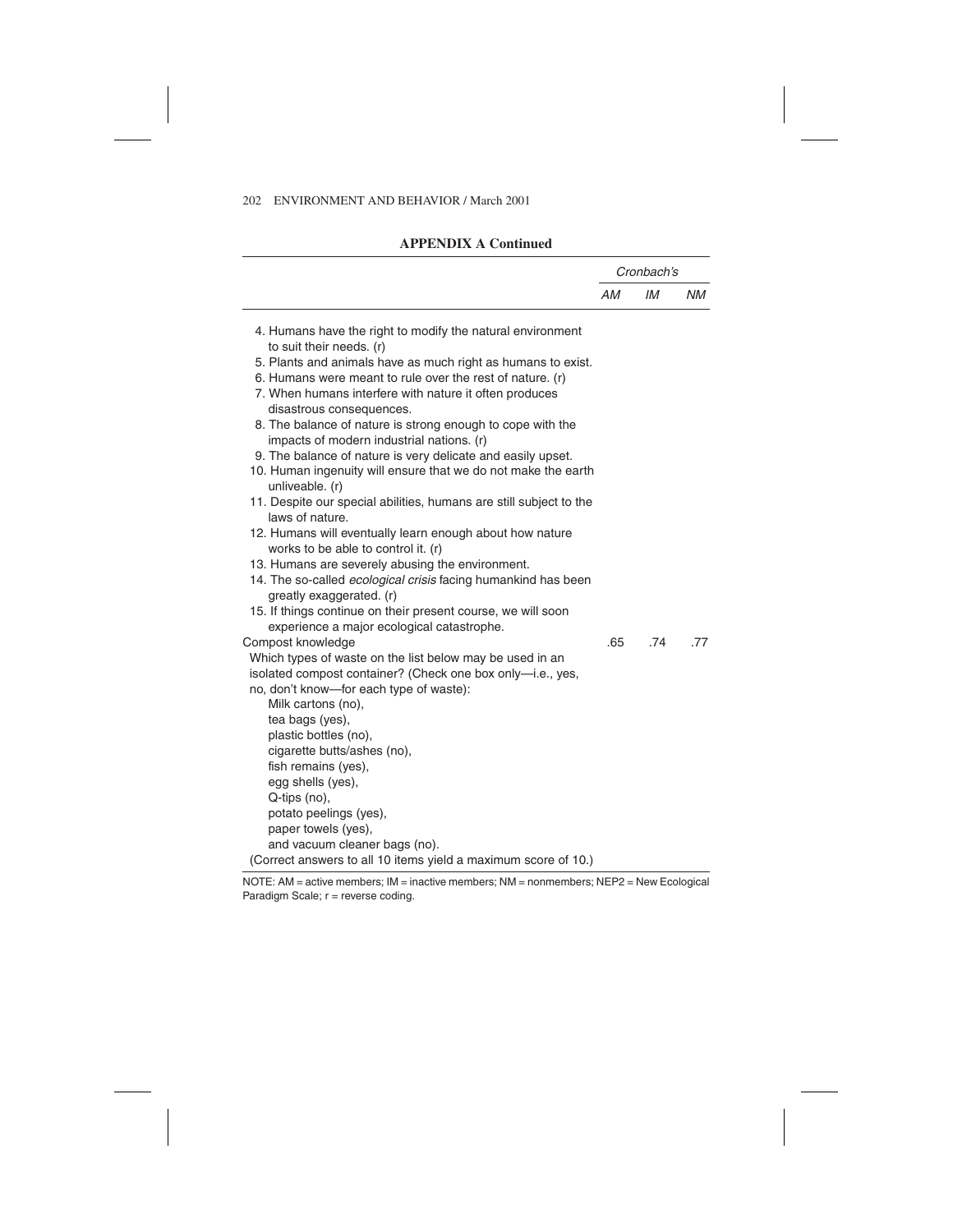# Olli et al. / ENVIRONMENTAL BEHAVIORS 203

|                          | Responsible<br>Consum- | Non-      | Waste    | Environ-<br>mental<br><b>Behaviors</b> |                  |          |
|--------------------------|------------------------|-----------|----------|----------------------------------------|------------------|----------|
|                          | erism                  | toxic     | Handling | Conser-<br>vation                      | Use of<br>Nature | Index    |
| Gender (woman)           |                        |           |          |                                        |                  |          |
| AM                       | $.19***$               | .14       | .07      | .07                                    | $-.04$           | .12      |
| IM                       | $.26**$                | $.15***$  | $.14***$ | $.17***$                               | $.06**$          | $.23**$  |
| <b>NM</b>                | $.15***$               | $.11***$  | $.10**$  | $.16***$                               | .06              | $.15***$ |
| Age                      |                        |           |          |                                        |                  |          |
| AM                       | $-.02$                 | $-.11$    | .02      | .03                                    | $.18***$         | .08      |
| IM                       | .01                    | .04       | $.11***$ | $.15***$                               | $.18**$          | $.16***$ |
| <b>NM</b>                | $.15***$               | .04       | $.15***$ | $.22***$                               | $.12***$         | $.23***$ |
| Education                |                        |           |          |                                        |                  |          |
| AM                       | $-.08$                 | $-.15*$   | $-.01$   | .04                                    | $.15*$           | $-.03$   |
| IM                       | .02                    | -.05      | .02      | $.11***$                               | $.06*$           | $.07**$  |
| <b>NM</b>                | $-.05$                 | $-.12**$  | $-.02$   | $-.01$                                 | $-.03$           | $-.05$   |
| Proximity to farm life   |                        |           |          |                                        |                  |          |
| AM                       | $-.09$                 | $-.15*$   | .10      | $-.03$                                 | $.29**$          | .05      |
| <b>IM</b>                | $-.02$                 | .00       | .03      | $-.08**$                               | $.08^{**}$       | $-.00$   |
| <b>NM</b>                | .07                    | .05       | .06      | .07                                    | $.21**$          | $.13***$ |
| Urban residence          |                        |           |          |                                        |                  |          |
| AM                       | $-.01$                 | $-.08$    | $-.26**$ | .01                                    | $-.24**$         | $-.19**$ |
| <b>IM</b>                | $-.10**$               | $-.12***$ | $-.25**$ | .05                                    | $-.22**$         | $-.17**$ |
| <b>NM</b>                | $-.09*$                | $-.09*$   | $-.13**$ | $-.02$                                 | $-.21**$         | $-.14**$ |
| Public sector dependency |                        |           |          |                                        |                  |          |
| AM                       | $-.01$                 | .01       | .03      | $-.04$                                 | $-.11$           | $-.04$   |
| IM                       | .01                    | $-.00$    | $-.04$   | $.07**$                                | .01              | $-.00$   |
| <b>NM</b>                | $.10**$                | $.15***$  | .07      | $.10*$                                 | .02              | $.12**$  |
| Household income         |                        |           |          |                                        |                  |          |
| AM                       | $-.20**$               | $-.24**$  | $-.14$   | $-.17*$                                | .09              | $-.23**$ |
| IM                       | $-.09**$               | $-.16***$ | $-.01$   | $-.08**$                               | $.10**$          | $-.06*$  |
| <b>NM</b>                | $-.14**$               | $-.20**$  | $-.08$   | $-.13***$                              | .03              | $-.16**$ |
| Radicalism               |                        |           |          |                                        |                  |          |
| AM                       | .12                    | $.20**$   | .09      | .08                                    | $-.04$           | .11      |
| <b>IM</b>                | $.19***$               | $.17***$  | $.14***$ | $.15***$                               | $-.05**$         | $.18***$ |
| <b>NM</b>                | $.21***$               | .06       | $.17***$ | $.12***$                               | .07              | $.20**$  |
| Egalitarianism           |                        |           |          |                                        |                  |          |
| AM                       | $.17*$                 | $.16*$    | .13      | $-.02$                                 | $-.10$           | .09      |
| IM                       | $.15***$               | $.17***$  | $.09**$  | $.15***$                               | .02              | $.18***$ |
| <b>NM</b>                | $.21***$               | $.14***$  | $.13***$ | $.18**$                                | $.12***$         | $.21***$ |

L,  $\overline{\phantom{a}}$ 

**APPENDIX B Correlates of Private Environmental Behaviors**

*(continued)*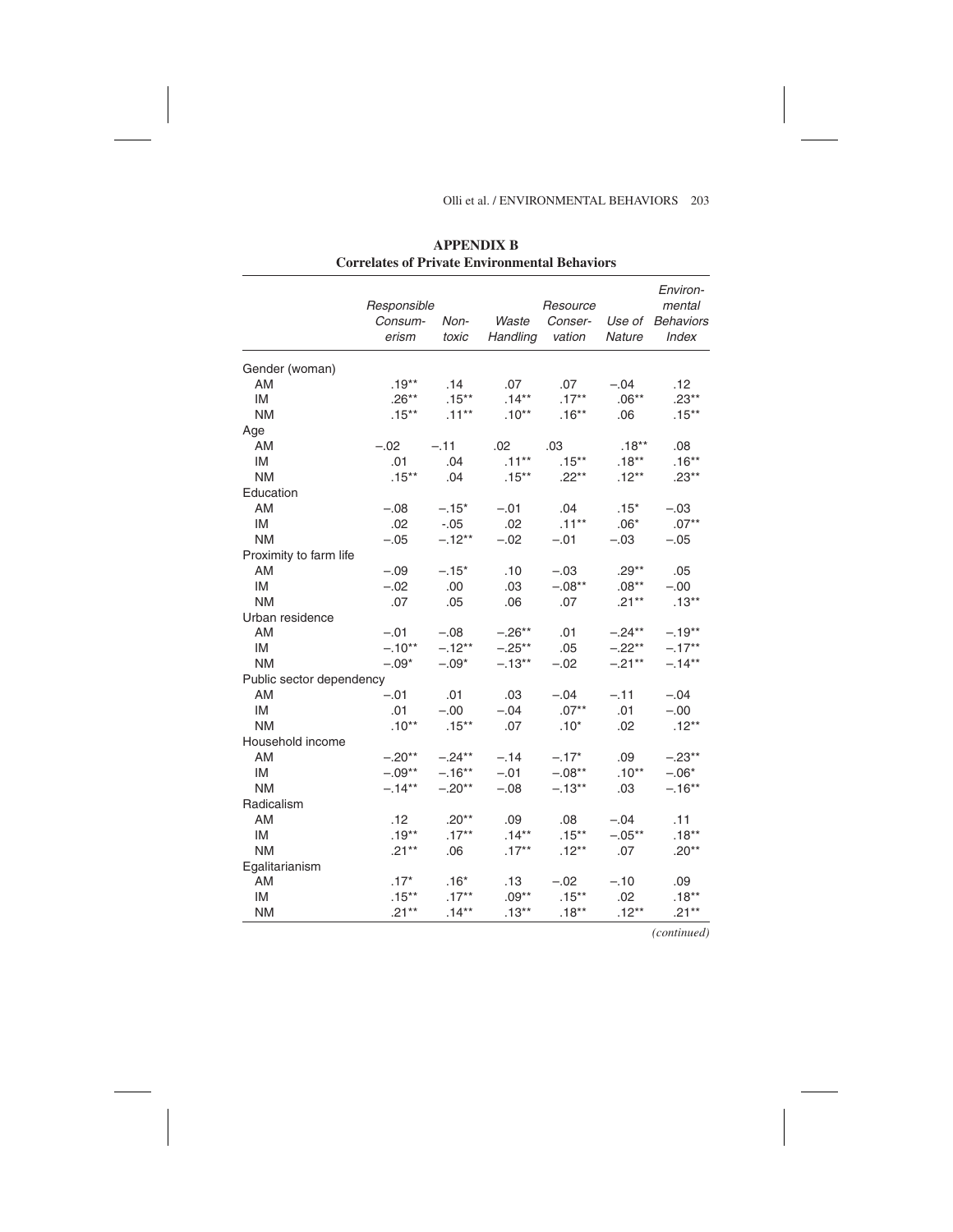| Consum-<br>erism | Non-<br>toxic | Waste<br>Handling | Resource<br>Conser-<br>vation | Use of<br><b>Nature</b> | Environ-<br>mental<br><b>Behaviors</b><br><b>Index</b> |
|------------------|---------------|-------------------|-------------------------------|-------------------------|--------------------------------------------------------|
|                  |               |                   |                               |                         |                                                        |
| $.27***$         | .15           | .10               | .10                           | .07                     | .22**                                                  |
| $.15***$         | $.22**$       | $.15***$          | $.13***$                      | $.09**$                 | $.21***$                                               |
| $.23**$          | $.20**$       | $.11***$          | $.15***$                      | $.11***$                | $.24**$                                                |
|                  |               |                   |                               |                         |                                                        |
|                  |               |                   |                               |                         |                                                        |
| $.21***$         | .06           | .06               | .11                           | $-.05$                  | $.15*$                                                 |
| $.17***$         | $.17***$      | $.15***$          | $.18***$                      | .00                     | $.20**$                                                |
| $.14***$         | $.16***$      | .06               | $.15***$                      | $.12***$                | $.16***$                                               |
|                  |               |                   |                               |                         |                                                        |
| $.24***$         | .12           | $.22***$          | .13                           | .12                     | $.26**$                                                |
| $.20**$          | $.08***$      | $.24***$          | $.15***$                      | $.12***$                | $.23**$                                                |
| .04              | $-.08*$       | $.09*$            | .04                           | .05                     | .04                                                    |
|                  |               | Responsible       |                               |                         |                                                        |

#### **APPENDIX B Continued**

NOTE:  $AM =$  active members;  $IM =$  inactive members;  $NM =$  nonmembers. The table contains bivariate correlation coefficients using pairwise deletion of missing cases. The different behavior types are additive indexes based on the grouping of questions presented in Table 1.  $p \le 0.05$  (two-tailed). \*\*  $p \le 0.01$  (two-tailed).

## **NOTES**

1. *Environmental behavior* will be used interchangeably with *environmentally friendly behavior*.

2. Other scales are, for example, Environmental Concern (Weigel & Weigel, 1978), Awareness of Consequences (Stern et al., 1993), Normative Beliefs (e.g., Karp, 1996; Schwartz, 1968; 1977), and Biospheric Value Orientation (Stern, Dietz, Kalof, & Guagnano, 1995).

3. Interaction effects are too encompassing to be included here (Ragin, 1987, p. 65).

4. In some other studies, measures of activism and environmental behaviors were combined into a single dependent variable (e.g., Kaiser, 1998; Kaiser et al., 1999; Seguin, Pelletier, & Hunsley, 1998).

5. Figure 1 showed that associations between variables were not uniform for all three groups. Moreover, the analyses are not weighted with respect to the three groups, which would be necessary were one to provide correct predictions for all three populations. To estimate the coefficients for the true structural models, separate regressions for each group would be necessary. The present regression analyses permit a comparison of effects only. The present procedure of listwise deletion of cases is robust compared to the procedure of pairwise deletion of cases (not shown).

6. Evaluating the importance of a variable through regression coefficients only does not give the whole picture because the variance may often be quite small. New Ecological Paradigm Scale (NEP2) has a large effect across the range of its variation, but because most people have high scores, its strength diminishes when its small variance is accounted for (see Figure 1).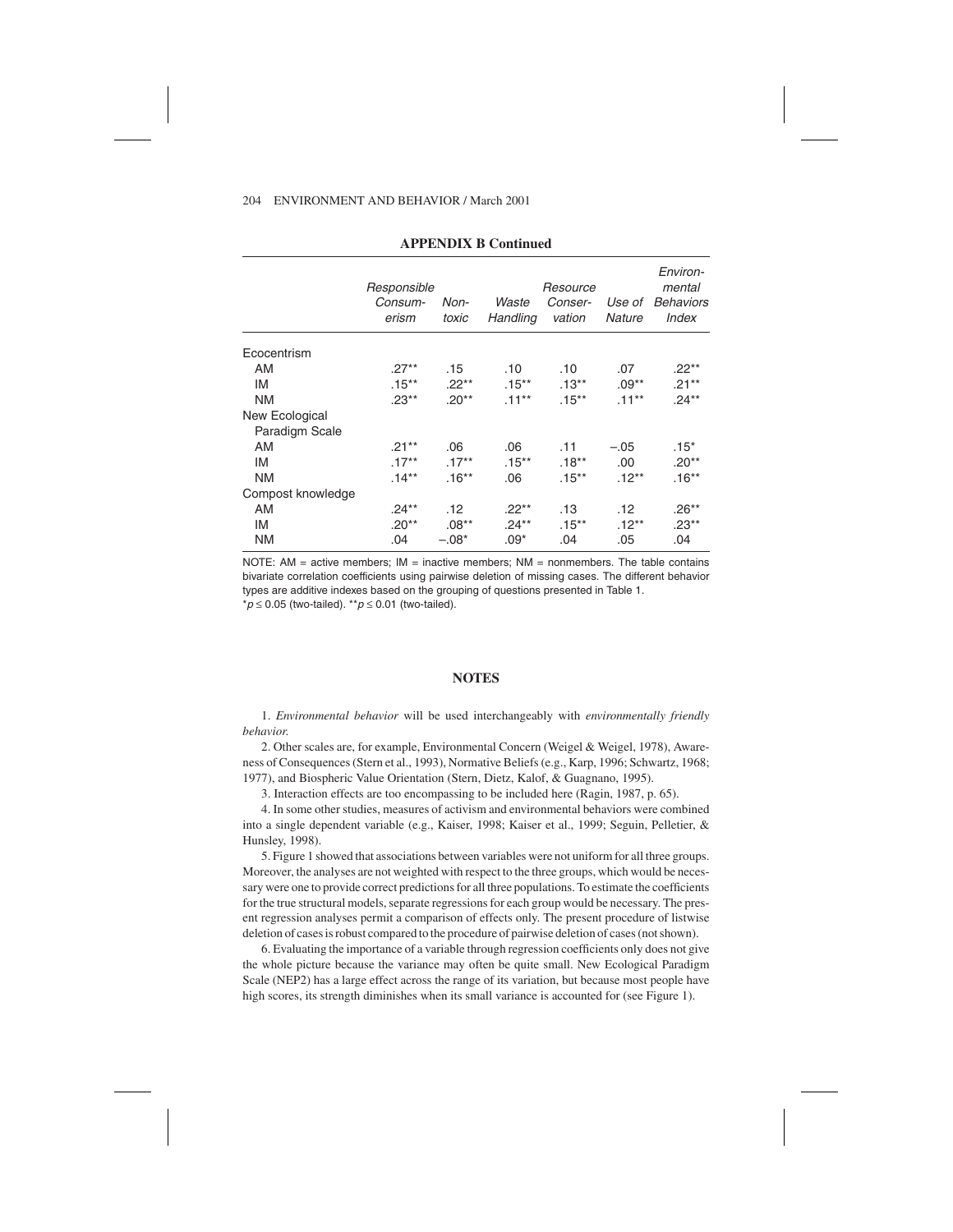7. The effect of compost knowledge on waste-handling behavior should not be overestimated due to some contamination.

# **REFERENCES**

- Achen, C. H. (1977). Measuring representation: Perils of the correlation coefficient. *American Journal of Political Science*, *21*(4), 805-815.
- Ajzen, I., & Fishbein, M. (1977). Attitude-behavior relations: A theoretical analysis and review of empirical research. *Psychological Bulletin*, *84*, 888-918.
- Andrews, F. M., & Withey, S. B. (1974). Developing measures of perceived live quality. *Social Indicators Research*, *1*, 1-26.
- Arcury, T. A., Johnson, T. P., & Scollay, S. J. (1986, Summer). Ecological worldview and environmental knowledge: The "New Environmental Paradigm". *Journal of Environmental Education*, *17*(4), 35-40.
- Axelrod, L. J., & Lehman, D. R. (1993). Response to environmental concerns: What factors guide individual action. *Journal of Environmental Psychology*, *13*(2), 149-159.
- Barry, J. (1994). The limits of the shallow and the deep: Green politics, philosophy and praxis. *Environmental Politics*, *3*(3), 369-394.
- Berger, I. E. (1997). The demographics of recycling and the structure of environmental behavior. *Environment & Behavior*, *29*(4), 515-531.
- Boldero, J. (1995). The prediction of household recycling of newspapers—The role of attitudes, intentions, and situational factors. *Journal of Applied Social Psychology*, *25*(5), 440-462.
- Bratt, C. (1999). Consumers' environmental behavior—Generalized, sector-based, or compensatory? *Environment & Behavior*, *31*(1), 28-44.
- Collier, D., & Mahon, J. E. (1993). Conceptual "stretching" revisited: Adapting categories in comparative analysis. *American Political Science Review*, *87*(4), 845-855.
- Cook, S. W., & Berrenberg, J. L. (1981). Approaches to encouraging conservation behavior. A review and conceptual framework. *Journal of Social Issues*, *37*(2), 73-107.
- Copi, I. M., & Cohen, C. (1990). *Introduction to logic* (8th ed.). New York: Macmillan. Dake, K. (1991). Orienting dispositions in the perception of risks: An analysis of contemporary
- worldviews and cultural biases. *Journal of Cross-Cultural Psychology*, *22*(1), 61-82. Davidson, D. J., & Freudenburg, W. R. (1996). Gender and environmental risk concerns-
- review and analysis of available research. *Environment & Behavior*, *28*(3), 302-339.
- Diekmann, A., & Preisendorfer, P. (1998). Environmental behavior—Discrepancies between aspirations and reality. *Rationality and Society*, *10*(1), 79-102.
- Dietz, T., Stern, P. C., & Guagnano, G. A. (1998). Social structural and social psychological bases of environmental concern. *Environment & Behavior*, *30*(4), 450-471.
- Dobson, A. (1995). *Green political thought* (2nd ed.). London: Routledge.
- Douglas, M., & Wildavsky, A. (1982). *Risk and culture. An essay on the selection of technical and environmental dangers*. Berkeley: University of California Press.
- Dunlap, R. E. (1975). The impact of political orientation on environmental attitudes and actions. *Environment & Behavior*, *7*, 428-454.
- Dunlap, R. E., & Van Liere, K. D. (1978). The "New Environmental Paradigm": A proposed measuring instrument and preliminary results. *Journal of Environmental Education*, *9*(4), 10-19.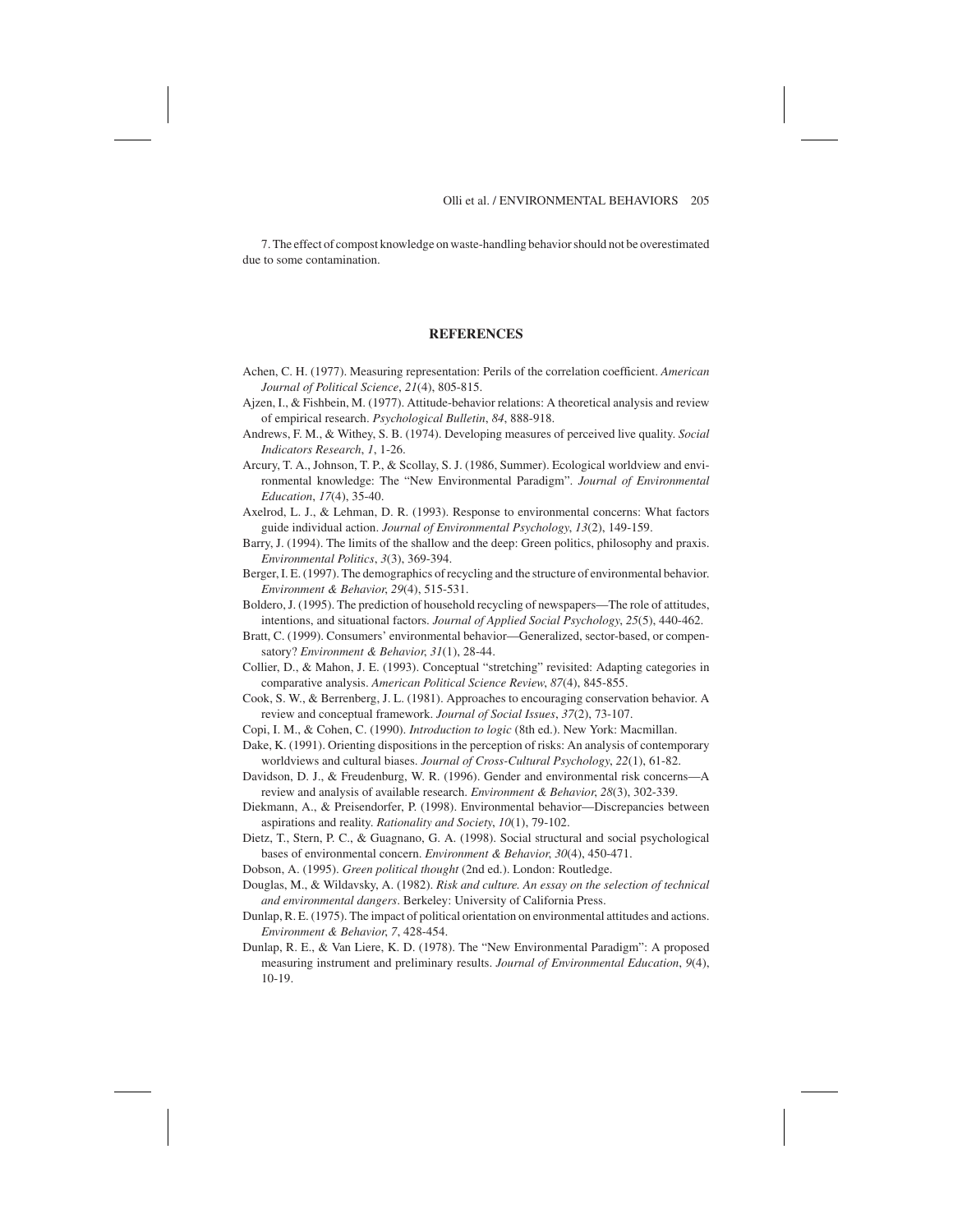- Dunlap, R. E., Van Liere, K. D., Mertig, A. G., Catton, W. R., & Howell, R. E. (1992, August). *Measuring endorsement of an ecological worldview: A revised NEP scale*. Paper presented at the Annual Meeting of the Rural Sociological Society, The Pennsylvania State University, State College.
- Eckersley, R. (1989). Green politics and the new class: Selfishness or virtue? *Political Studies*, *27*, 205-223.
- Eckersley, R. (1992). *Environmentalism and political theory. Toward an ecocentric approach*. London: UCL Press.
- Ellis, R. J., & Thompson, F. (1997). Seeing green: Cultural biases and environmental preferences. In R. J. Ellis & M. Thompson (Eds.), *Culture matters: Essays in memory of Aaron Wildavsky* (pp. 169-188). Boulder, CO: Westview Press.
- Grendstad, G. (1999). The New Ecological Paradigm Scale. Examination and scale analysis. *Environmental Politics*, *8*(4), 194-205.
- Grendstad, G., & Selle, P. (1999). The formation and transformation of preferences. Cultural theory and postmaterialism compared. In M. Thompson, G. Grendstad, & P. Selle (Eds.), *Cultural theory as political science* (pp. 43-58). London: Routledge.
- Grendstad, G., & Wollebaek, D. (1998). Greener still? An empirical examination of Eckersley's ecocentric approach. *Environment & Behavior*, *30*(5), 653-675.
- Hallin, P. O. (1995). Environmental concern and environmental behavior in Foley, a small-town in Minnesota. *Environment & Behavior*, *27*(4), 558-578.
- Hines, J. M., Hungerford, H. R., & Tomera, A. N. (1986/1987). Analysis and synthesis of research on responsible environmental behavior. *Journal of Environmental Education*, *18*(2), 1-8.
- Inglehart, R. (1977). *The silent revolution: Changing values and political styles among Western publics*. Princeton, NJ: Princeton University Press.
- Inglehart, R. (1997). *Modernization and postmodernization. Cultural, economic, and political change in 43 societies*. Princeton, NJ: Princeton University Press.
- Jones, R. E., & Dunlap, R. E. (1992). The social bases of environmental concern: Have they changed over time? *Rural Sociology*, *57*(1), 28-47.
- Kaiser, F. G. (1998). A general measure of ecological behavior. *Journal of Applied Social Psychology*, *28*(5), 395-422.
- Kaiser, F. G., Wolfing, S., & Fuhrer, U. (1999). Environmental attitude and ecological behaviour. *Journal of Environmental Psychology*, *19*(1), 1-19.
- Karp, D. G. (1996). Values and their effect on pro-environmental behavior. *Environment & Behavior*, *28*(1), 111-113.
- Kowalewski, D. (1994). Environmental attitudes in town and country: A community survey. *Environmental Politics*, *3*(2), 295-311.
- Kraus, S. J. (1995). Attitudes and the prediction of behavior: A meta-analysis of the empirical literature. *Personality and Social Psychology Bulletin*, *21*(1), 58-75.
- Lakoff, G. (1987). *Women, Fire, and Dangerous Things*. Chicago: University of Chicago Press.

Lowe, D. P., & Rüdig, W. (1986). Review article: Political ecology and the social sciences—The state of the art. *British Journal of Political Science*, *16*, 513-550.

Lynch, T. (1996). Deep ecology as an aesthetic movement.*Environmental Values*, *5*(2), 147-160.

Malkis, A., & Grasmick, H. G. (1977). Support for the ideology of the environmental movement: Tests of alternative hypotheses. *Western Sociological Review*, *8*, 25-47.

Mårtensson, M., & Petterson, R. (1997, August 25-27). *Life course, livelihood and environmental practices*. Paper presented at the Society, Environment and Sustainability—The Nordic Perspective, Oslo, Norway.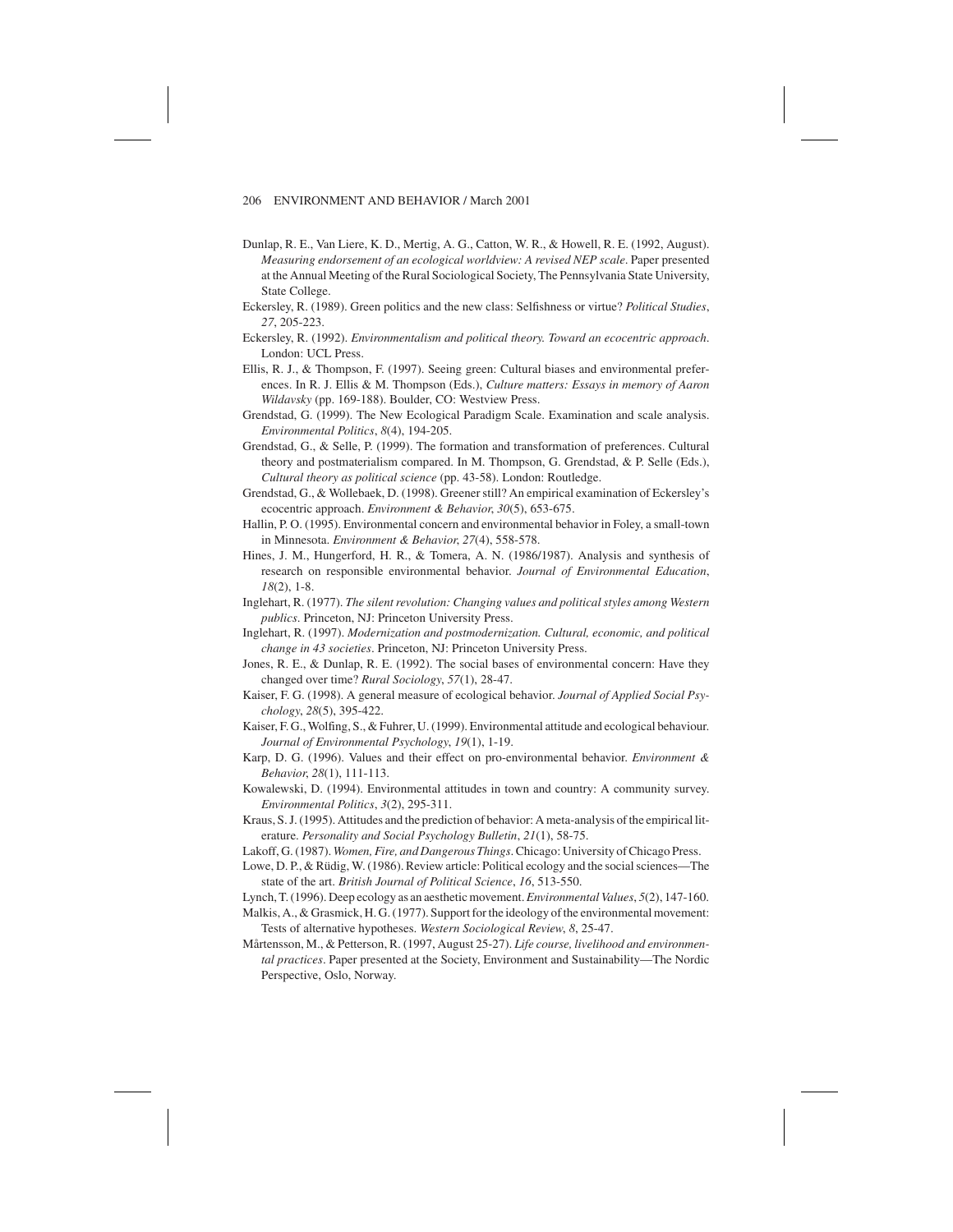- McStay, J., & Dunlap, R. E. (1983). Male-female differences in concern for environmental quality. *International Journal of Women's Studies*, *6*, 291-301.
- Milbrath, L. W. (1984). *Environmentalists. Vanguard for a new society*. Albany: State University of New York Press.
- Mohai, P. (1992). Men, women, and the environment: An examination of the gender gap in environmental concern and activism. *Society and Natural Resources*, *5*, 1-19.
- Morrison, D. E., & Dunlap, R. E. (1986). Environmentalism and elitism: A conceptual and empirical analysis. *Environmental Management*, *10*(5), 581-589.
- Newhouse, N. (1990). Implications of attitude and behavior research for environmental conservation. *Journal of Environmental Education*, *22*(1), 26-36.
- Noe, F. P., & Snow, R. (1990). The new environmental paradigm and further scale analysis. *Journal of Environmental Education*, *21*(4), 20-26.
- Nord, M., Luloff, A. E., & Bridger, J. C. (1998). The association of forest recreation with environmentalism. *Environment & Behavior*, *30*(2), 235-246.
- Norris, P. (1997). Are we all green now? Public opinion on environmentalism in Britain. *Government and Opposition*, *32*(3), 320-339.
- O'Riordan, T. (1981). *Environmentalism*. London: Pion.
- Ozer, D. J. (1985). Correlation and coefficient of determination. *Psychological Bulletin*, *97*, 307-315.
- Ragin, C. (1987). *The comparative method: Moving beyond the qualitative and quantitative strategies*. Berkeley, Los Angeles, London: University of California Press.
- Rosenthal, R. (1990, June). How are we doing in soft psychology? *American Psychologist*, *45*, 775-777.
- Salleh, A. K. (1984). Deeper than deep ecology: The eco-feminist connection. *Environmental Ethics*, *6*, 339-345.
- Schann, J., & Holzer, E. (1990). Studies of individual environmental concern: The role of knowledge, gender, and background variables. *Environment & Behavior*, *22*, 767-786.
- Schultz, P. W., & Oskamp, S. (1996). Effort as a moderator of the attitude-behavior relationship: General environmental concern and recycling. *Social Psychology Quarterly*, *59*(4), 375-383.
- Schultz, P. W., Oskamp, S., & Mainieri, T. (1995). Who recycles and when—A review of personal and situational factors. *Journal of Environmental Psychology*, *15*(2), 105-121.
- Schwartz, S. H. (1968). Awareness of consequences and the influence of moral norms on interpersonal behavior. *Sociometry*, *31*, 355-369.
- Schwartz, S. H. (1977). Normative influences on altruism. In L. Berkowitz (Ed.), *Advances in experimental social psychology* (Vol. 10, pp. 221-279). New York: Academic Press.
- Scott, D. (1999). Equal opportunity, unequal results—Determinants of household recycling intensity. *Environment & Behavior*, *31*(2), 267-290.
- Scott, D., & Willits, F. K. (1994). Environmental attitudes and behavior—A Pennsylvania survey. *Environment & Behavior*, *26*(2), 239-260.
- Seguin, C., Pelletier, L. G., & Hunsley, J. (1998). Toward a model of environmental activism. *Environment & Behavior*, *30*(5), 628-652.
- Steel, B. S. (1996). Thinking globally and acting locally?: Environmental attitudes, behavior and activism. *Journal of Environmental Management*, *47*, 27-36.
- Stern, P., & Oskamp, S. (1987). Managing scarce environmental resources. In D. Stokols & I. Altman (Eds.), *Handbook of environmental psychology* (pp. 1043-1088). New York: Wiley
- Stern, P. C. (1992). Psychological dimensions of global environmental change. *Annual Review of Psychology*, *43*, 279.